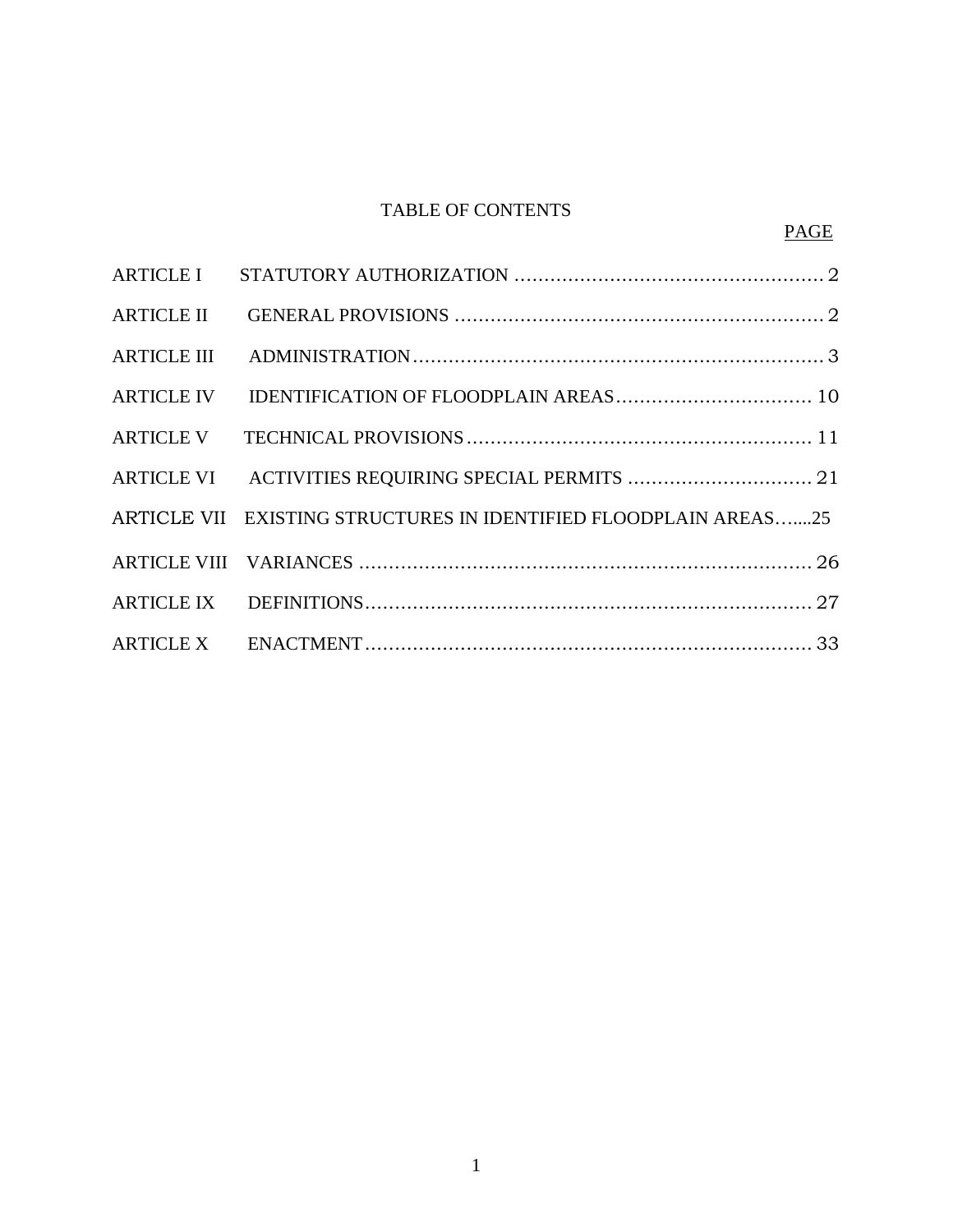TOWNSHIP OF KENNEDY Allegheny County, Pennsylvania ORDINANCE NO. 482

AN ORDINANCE REQUIRING ALL PERSONS, PARTNERSHIPS, BUSINESSES, AND CORPORATIONS TO OBTAIN A PERMIT FOR ANY CONSTRUCTION OR DEVELOPMENT; PROVIDING FOR THE ISSUANCE OF SUCH PERMITS; SETTING FORTH CERTAIN MINIMUM REQUIREMENTS FOR NEW CONSTRUCTION AND DEVELOPMENT WITHIN AREAS OF THE TOWNSHIP OF KENNEDY WHICH ARE SUBJECT TO FLOODING; AND ESTABLISHING PENALTIES FOR ANY PERSONS WHO FAIL, OR REFUSE TO COMPLY WITH, THE REQUIREMENTS OR PROVISIONS OF THIS ORDINANCE.

### ARTICLE I. STATUTORY AUTHORIZATION

The Legislature of the Commonwealth of Pennsylvania has, by the passage of the Pennsylvania Flood Plain Management Act of 1978, delegated the responsibility to local governmental units to adopt floodplain management regulations to promote public health, safety, and the general welfare of its citizenry. Therefore, the Board of Commissioners of the Township of Kennedy does hereby order as follows.

### ARTICLE II. GENERAL PROVISIONS

### Section 2.01 Intent

The intent of this Ordinance is to:

- A. Promote the general health, welfare, and safety of the community.
- B. Encourage the utilization of appropriate construction practices in order to prevent or minimize flood damage in the future.
- C. Minimize danger to public health by protecting water supply and natural drainage.
- D. Reduce financial burdens imposed on the community, its governmental units, and its residents, by preventing excessive development in areas subject to flooding.
- E. Comply with federal and state floodplain management requirements.

Section 2.02 Applicability

A. It shall be unlawful for any person, partnership, business or corporation to undertake, or cause to be undertaken, any construction or development within any Floodplain Area of the Township of Kennedy unless a Permit has been obtained from the Floodplain Administrator.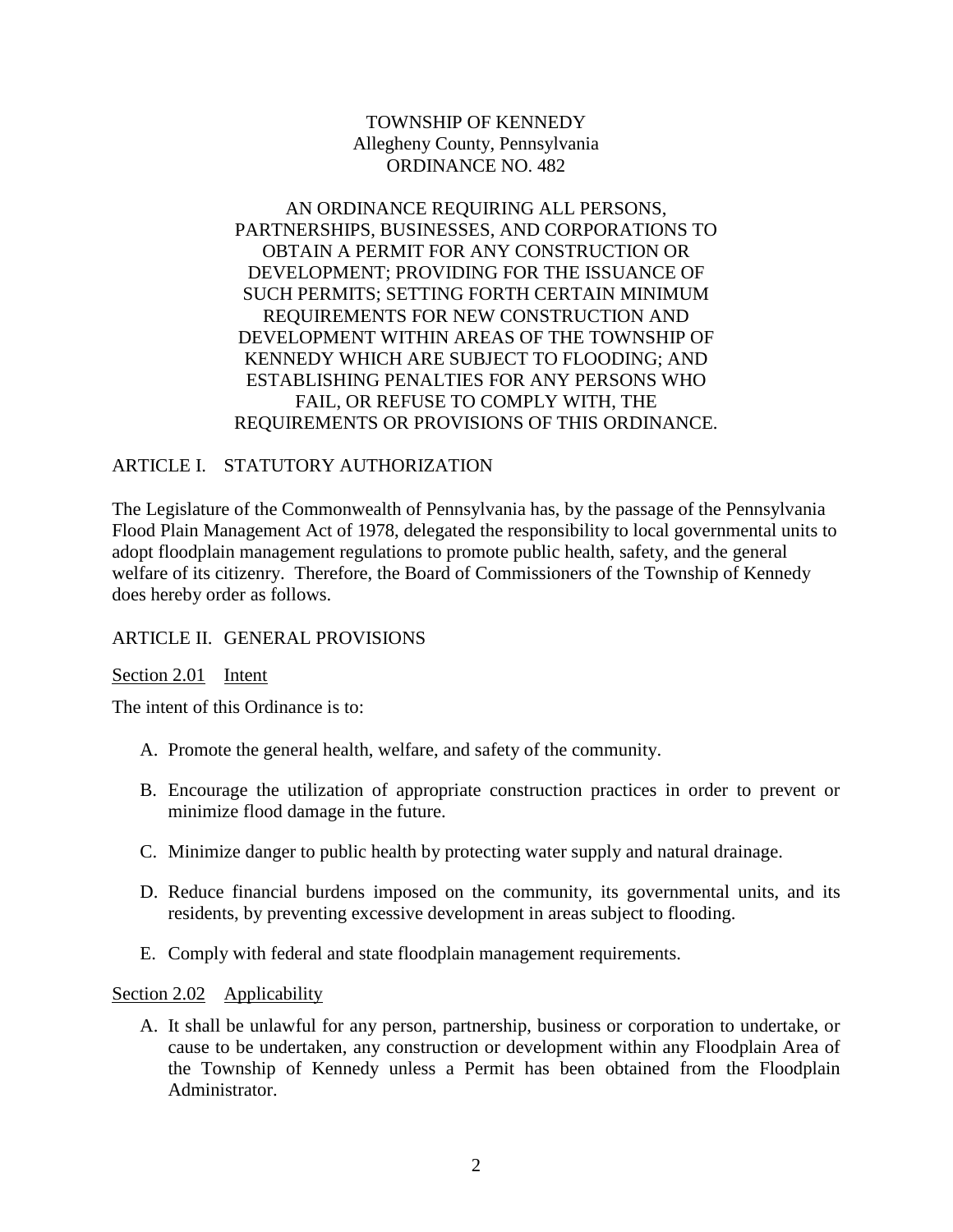B. A Permit shall not be required for minor repairs to existing buildings or structures.

## Section 2.03 Abrogation and Greater Restrictions

This ordinance supersedes any other conflicting provisions which may be in effect in identified floodplain areas. However, any other ordinance provisions shall remain in full force and effect to the extent that those provisions are more restrictive. If there is any conflict between any of the provisions of this Ordinance, the more restrictive shall apply.

### Section 2.04 Severability

If any section, subsection, paragraph, sentence, clause, or phrase of this Ordinance shall be declared invalid for any reason whatsoever, such a decision shall not affect the remaining portions of the Ordinance, which shall remain in full force and effect, and for this purpose the provisions of this Ordinance are hereby declared to be severable.

### Section 2.05 Warning and Disclaimer of Liability

The degree of flood protection sought by the provisions of this Ordinance is considered reasonable for regulatory purposes and is based on accepted engineering methods of study. Larger floods may occur or flood heights may be increased by man-made or natural causes, such as ice jams and bridge openings restricted by debris. This Ordinance does not imply that areas outside any identified floodplain areas or that land uses permitted within such areas will be free from flooding or flood damages.

This Ordinance shall not create liability on the part of the Township of Kennedy or any officer or employee thereof for any flood damages that result from reliance on this Ordinance or any administrative decision lawfully made thereunder.

### ARTICLE III. ADMINISTRATION

### Section 3.01 Designation of the Floodplain Administrator

The Township Manager is hereby appointed to administer and enforce this ordinance and is referred to herein as the Floodplain Administrator The Floodplain Administrator may: (A) Fulfill the duties and responsibilities set forth in these regulations, (B) Delegate duties and responsibilities set forth in these regulations to qualified technical personnel, plan examiners, inspectors, and other employees, or (C) Enter into a written agreement or written contract with another agency or private sector entity to administer specific provisions of these regulations. Administration of any part of these regulations by another entity shall not relieve the community of its responsibilities pursuant to the participation requirements of the National Flood Insurance Program as set forth in the Code of Federal Regulations at 44 C.F.R. Section 59.22.

In the absence of a designated Floodplain Administrator, the Floodplain Administrator duties are to be fulfilled by the President of the Township of Kennedy Board of Commissioners who may designate a responsible and qualified alternative.

### Section 3.02 Permits Required

A Permit shall be required before any construction or development is undertaken within any area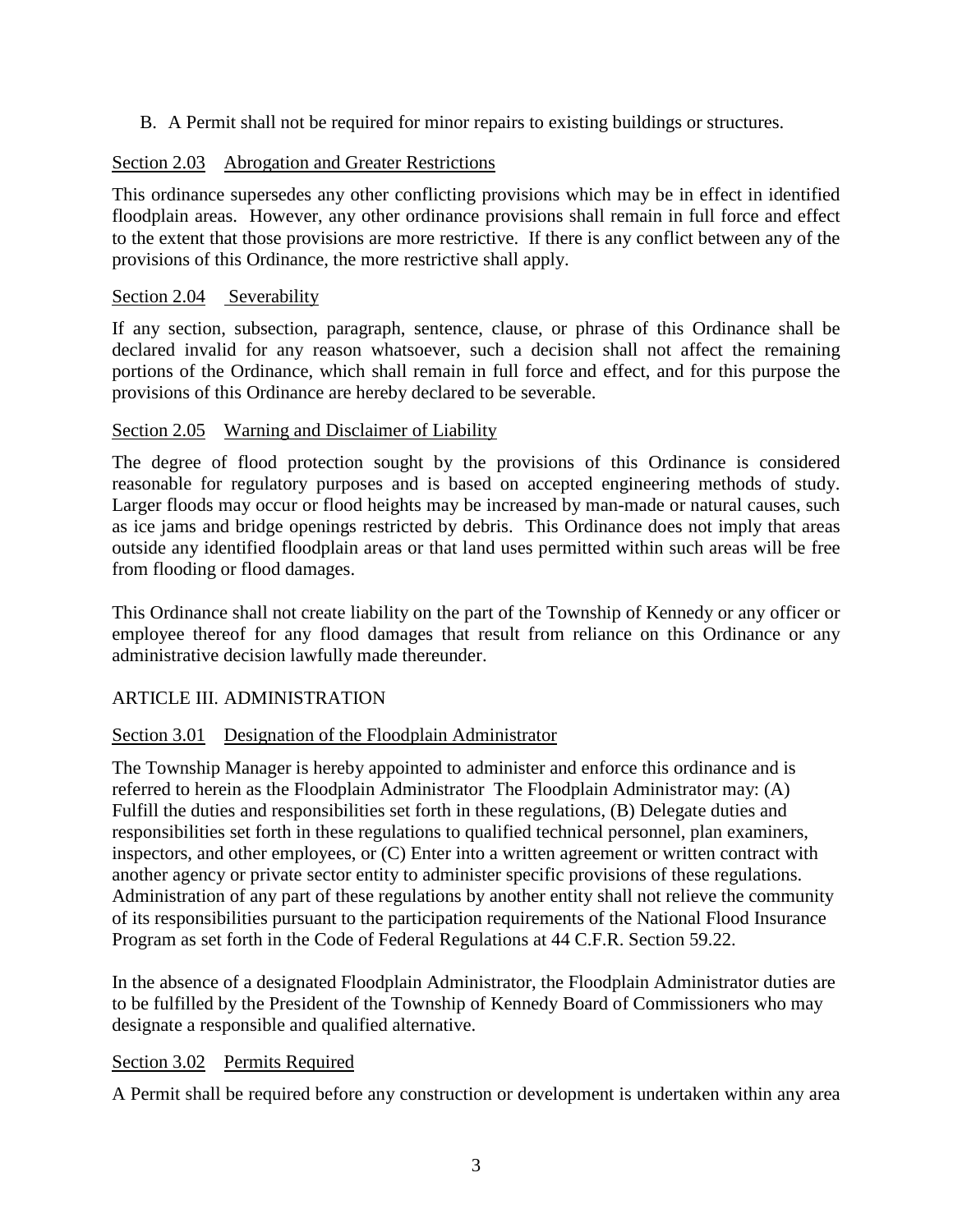of the Township of Kennedy.

Section 3.03 Duties and Responsibilities of the Floodplain Administrator (or his designee)

- A. The Floodplain Administrator shall issue a Permit only after it has been determined that the proposed work to be undertaken will be in conformance with the requirements of this and all other applicable codes and ordinances.
- B. Prior to the issuance of any permit, the Floodplain Administrator shall review the application for the permit to determine if all other necessary government permits required by state and federal laws have been obtained, such as those required by the Pennsylvania Sewage Facilities Act (Act 1966-537, as amended); the Pennsylvania Dam Safety and Encroachments Act (Act 1978-325, as amended); the Pennsylvania Clean Streams Act (Act 1937-394, as amended); and the U.S. Clean Water Act, Section 404, 33, U.S.C. 1344. No permit shall be issued until this determination has been made.
- C. In the case of existing structures, prior to the issuance of any Development/Permit, the Floodplain Administrator shall review the history of repairs to the subject building, so that any repetitive loss concerns can be addressed before the permit is issued.
- D. During the construction period, the Floodplain Administrator or other authorized official shall inspect the premises to determine that the work is progressing in compliance with the information provided on the permit application and with all applicable municipal laws and ordinances. He/she shall make as many inspections during and upon completion of the work as are necessary.
- E. In the discharge of his/her duties, the Floodplain Administrator shall have the authority to enter any building, structure, premises or development in the identified floodplain area, upon presentation of proper credentials, at any reasonable hour to enforce the provisions of this ordinance.
- F. In the event the Floodplain Administrator discovers that the work does not comply with the permit application or any applicable laws and ordinances, or that there has been a false statement or misrepresentation by any applicant, the Floodplain Administrator shall revoke the Permit and report such fact to the Board of Commissioners for whatever action it considers necessary.
- G. The Floodplain Administrator shall maintain in perpetuity all records associated with the requirements of this ordinance including, but not limited to, finished construction elevation data, permitting, inspection and enforcement.
- H. The Floodplain Administrator is the official responsible for submitting a biennial report to FEMA concerning community participation in the National Flood Insurance Program.
- I. The responsibility, authority and means to implement the commitments of the Floodplain Administrator can be delegated from the person identified. However, the ultimate responsibility lies with the person identified in the floodplain ordinance as the floodplain administrator/manager.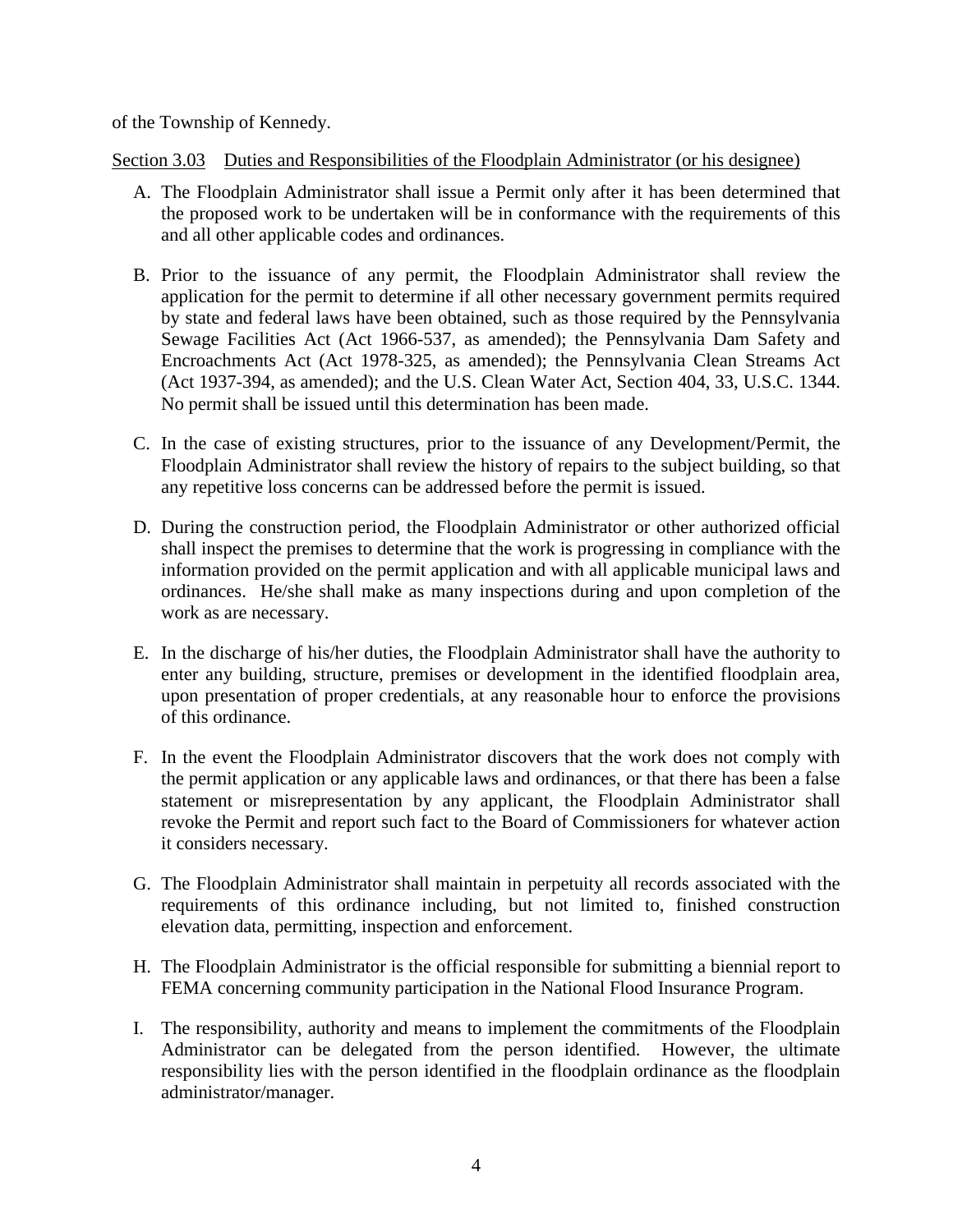J. The Floodplain Administrator shall consider the requirements of the 34 PA Code and the 2009 IBC and the 2009 IRC or latest revisions thereof.

### Section 3.04 Application Procedures and Requirements

- A. Application for such a Permit shall be made, in writing, to the Township Building Inspector on forms supplied by the Township of Kennedy Such application shall contain the following:
	- 1. Name and address of applicant.
	- 2. Name and address of owner of land on which proposed construction is to occur.
	- 3. Name and address of contractor.
	- 4. Site location including address.
	- 5. Listing of other permits required.
	- 6. Brief description of proposed work and estimated cost, including a breakout of flood-related cost and the market value of the building before the flood damage occurred where appropriate.
	- 7. A plan of the site showing the exact size and location of the proposed construction as well as any existing buildings or structures.
- B. If any proposed construction or development is located entirely or partially within any identified floodplain area, applicants for Permits shall provide all the necessary information in sufficient detail and clarity to enable the Floodplain Administrator to determine that:
	- 1. all such proposals are consistent with the need to minimize flood damage and conform with the requirements of this and all other applicable codes and ordinances;
	- 2. all utilities and facilities, such as sewer, gas, electrical and water systems are located and constructed to minimize or eliminate flood damage;
	- 3. adequate drainage is provided so as to reduce exposure to flood hazards;
	- 4. structures will be anchored to prevent floatation, collapse, or lateral movement;
	- 5. building materials are flood-resistant;
	- 6. appropriate practices that minimize flood damage have been used; and
	- 7. Electrical, heating, ventilation, plumbing, air conditioning equipment, and other service facilities have been designed and located to prevent water entry or accumulation.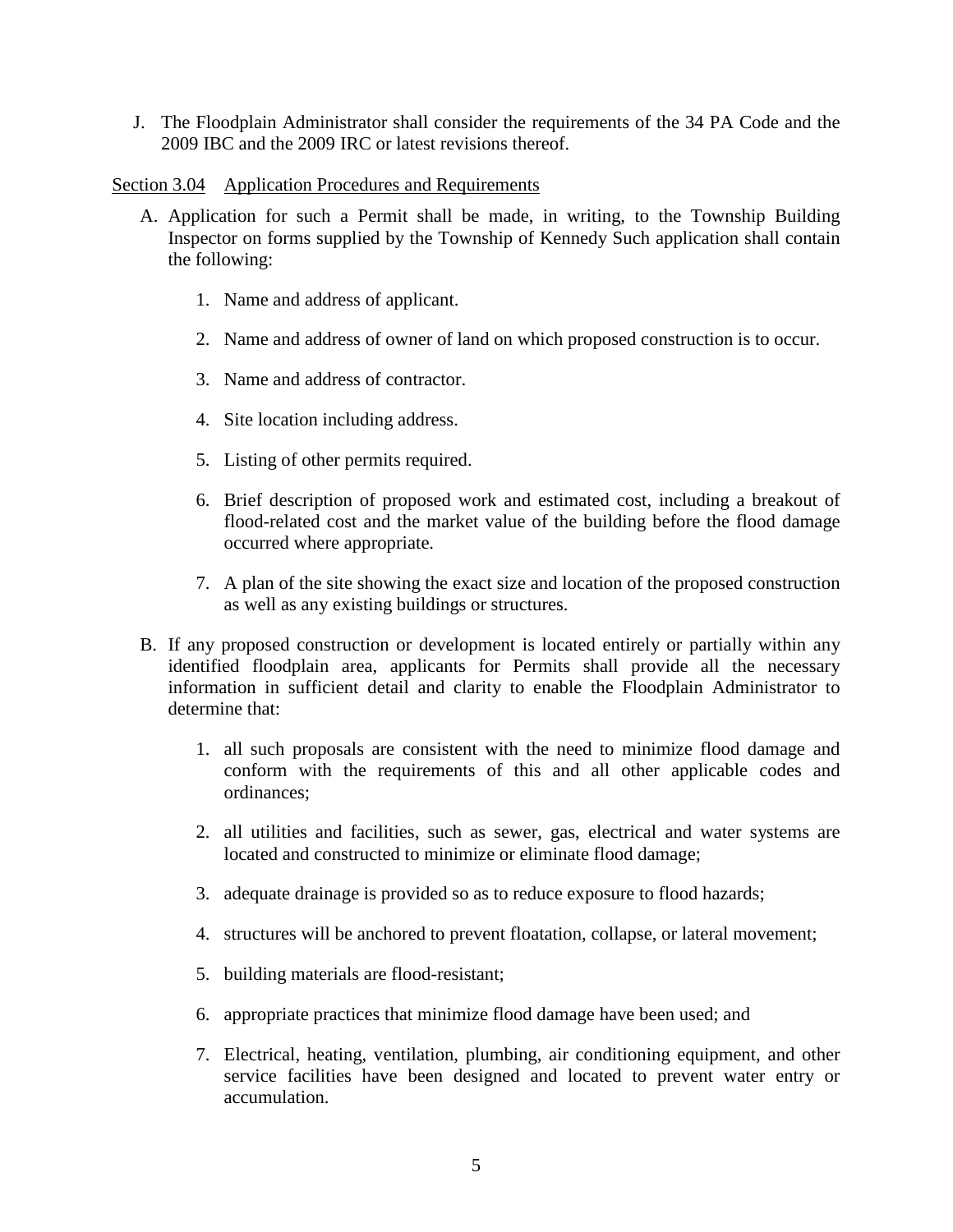- C. Applicants shall file the following minimum information plus any other pertinent information as may be required by the Floodplain Administrator to make the above determination:
	- 1. A completed Permit Application Form.
	- 2. A plan of the entire site, clearly and legibly drawn at a scale of one (1) inch being equal to one hundred (100) feet or less, showing the following:
		- a. north arrow, scale, and date;
		- b. topographic contour lines, if available;
		- c. the location of all existing and proposed buildings, structures, and other improvements, including the location of any existing or proposed subdivision and development;
		- d. the location of all existing streets, drives, and other access ways; and
		- e. the location of any existing bodies of water or watercourses, identified floodplain areas, and, if available, information pertaining to the floodway, and the flow of water including direction and velocities.
	- 3. Plans of all proposed buildings, structures and other improvements, drawn at suitable scale showing the following:
		- a. the proposed lowest floor elevation of any proposed building based upon North American Vertical Datum of 1988;
		- b. the elevation of the base flood;
		- c. supplemental information as may be necessary under 34 PA Code, the 2009 IBC or the 2009 IRC.
	- 4. The following data and documentation:
		- a. Detailed information concerning any proposed flood-proofing measures and corresponding elevations.
		- b. When combined with all other existing and anticipated development, will not cause any increase in the base flood elevation more than one (1) foot at any point within the community.
		- c. Documentation, certified by a registered professional engineer or architect, which states that the cumulative effect of any proposed development within any Identified Floodplain Area when combined with all other existing and anticipated development, will not cause any increase in the base flood elevation.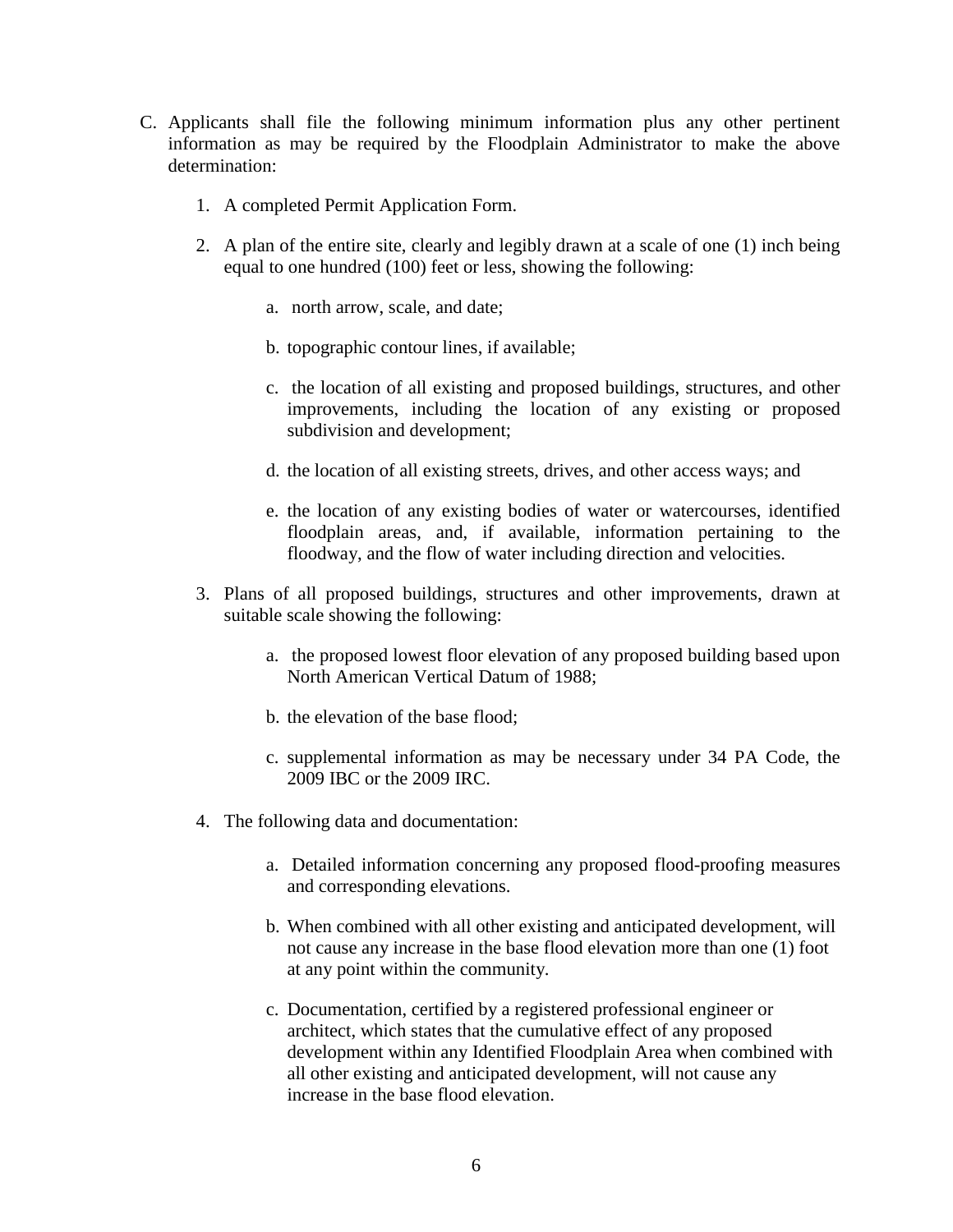- d. A document, certified by a registered professional engineer or architect, which states that the proposed development has been adequately designed to withstand the pressures, velocities, impact and uplift forces associated with the base flood. Such statement shall include a description of the type and extent of flood proofing measures which have been incorporated into the design of the structure and/or the development.
- e. Detailed information needed to determine compliance with Section 5.03 F., Storage, and Section 5.04, Development Which May Endanger Human Life, including:
	- i. The amount, location and purpose of any materials or substances referred to in Sections 5.03 F. and 5.04 which are intended to be used, produced, stored or otherwise maintained on site.
	- ii. A description of the safeguards incorporated into the design of the proposed structure to prevent leaks or spills of the dangerous materials or substances listed in Section 5.04 during a base flood.
- f. The appropriate component of the Department of Environmental Protection's "Planning Module for Land Development."
- g. Where any excavation or grading is proposed, a plan meeting the requirements of the Department of Environmental Protection, to implement and maintain erosion and sedimentation control.
- D. Applications for Permits shall be accompanied by a fee, payable to the municipality based upon the estimated cost of the proposed construction as determined by the Floodplain Administrator.

### Section 3.05 Review by County Conservation District

A copy of all applications and plans for any proposed construction or development in any identified floodplain area to be considered for approval shall be submitted by the Floodplain Administrator to the County Conservation District for review and comment prior to the issuance of a Permit. The recommendations of the Conservation District shall be considered by the Floodplain Administrator for possible incorporation into the proposed plan.

### Section 3.06 Review of Application by Others

A copy of all plans and applications for any proposed construction or development in any identified floodplain area to be considered for approval may be submitted by the Floodplain Administrator to any other appropriate agencies and/or individuals (e.g. planning commission, municipal engineer, etc.) for review and comment.

### Section 3.07 Changes

After the issuance of a Permit by the Floodplain Administrator, no changes of any kind shall be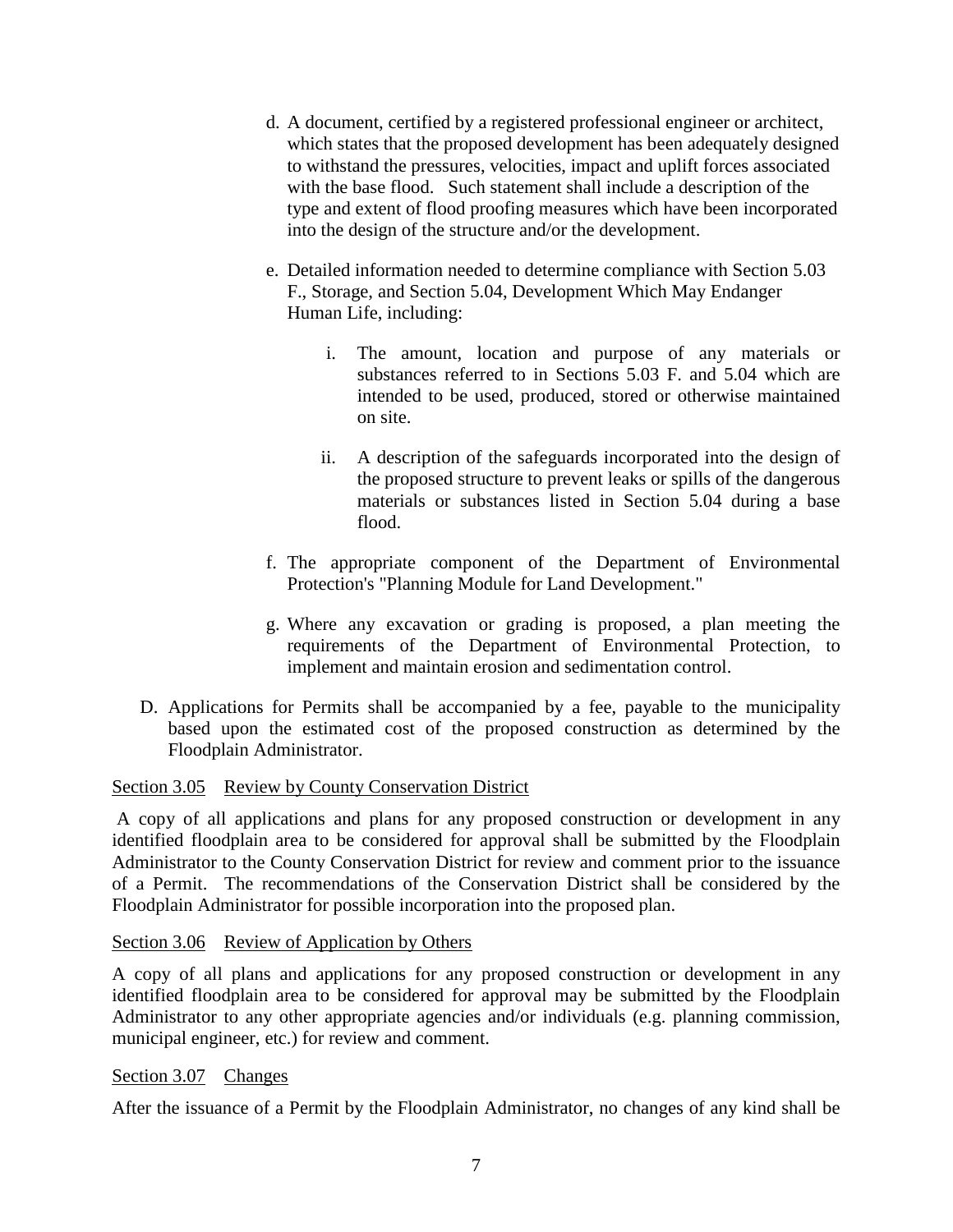made to the application, permit or any of the plans, specifications or other documents submitted with the application without the written consent or approval of the Floodplain Administrator. Requests for any such change shall be in writing, and shall be submitted by the applicant to Floodplain Administrator for consideration.

#### Section 3.08 Placards

In addition to the Permit, the Floodplain Administrator shall issue a placard which shall be displayed on the premises during the time construction is in progress. This placard shall show the number of the Permit, the date of its issuance, and be signed by the Floodplain Administrator.

### Section 3.09 Start of Construction

Work on the proposed construction or development shall begin within 180 days after the date of issuance of the development permit. Work shall also be completed within twelve (12) months after the date of issuance of the permit or the permit shall expire unless a time extension is granted, in writing, by the Floodplain Administrator. The issuance of development permit does not refer to the zoning approval.

The actual start of construction means either the first placement of permanent construction of a structure on a site, such as the pouring of slab or footings, the installation of piles, the construction of columns, or any work beyond the stage of excavation; or the placement of a manufacture home on a foundation. Permanent construction does not include land preparation, such as clearing, grading, and filling; nor does it include the installation of streets and/or walkways; nor does it include excavation for a basement, footings, piers, or foundations or the erection of temporary forms; nor does it include the installation on the property of accessory buildings, such as garages or sheds not occupied as dwelling units or not part of the main structure. For a substantial improvement, the actual start of construction means the first, alteration of any wall, ceiling, floor, or other structural part of a building, whether or not that alteration affects the external dimensions of the building.

Time extensions shall be granted only if a written request is submitted by the applicant, who sets forth sufficient and reasonable cause for the Floodplain Administrator to approve such a request and the original permit is compliant with the ordinance & FIRM/FIS in effect at the time the extension is granted.

The start of construction timeline commences when the floodplain development permit is issued which is often later than when zoning approval is granted.

### Section 3.10 Enforcement

### A. Notices

Whenever the Floodplain Administrator or other authorized municipal representative determines that there are reasonable grounds to believe that there has been a violation of any provisions of this Ordinance, or of any regulations adopted pursuant thereto, the Floodplain Administrator shall give notice of such alleged violation as hereinafter provided. Such notice shall: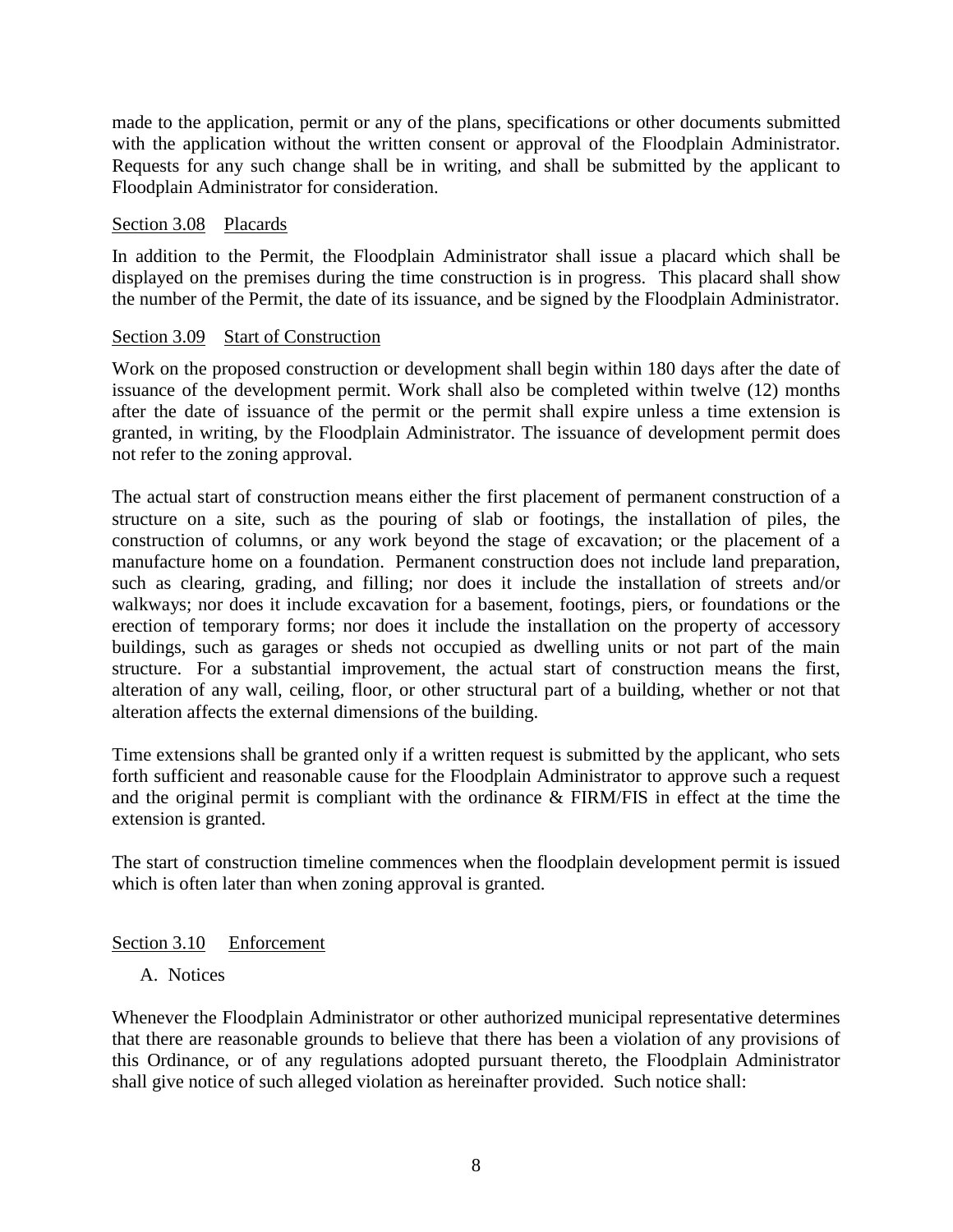- 1. Be in writing;
- 2. Include a statement of the reasons for its issuance;
- 3. Allow a reasonable time not to exceed a period of thirty (30) days for the performance of any act it requires;
- 4. Be served upon the property owner or his agent as the case may require; provided, however, that such notice or order shall be deemed to have been properly served upon such owner or agent when a copy thereof has been served with such notice by any other method authorized or required by the laws of this State;
- 5. Contain an outline of remedial actions which, if taken, will effect compliance with the provisions of this Ordinance.

### B. Penalties

Any person who fails to comply with any or all of the requirements or provisions of this Ordinance or who fails or refuses to comply with any notice, order of direction of the Floodplain Administrator or any other authorized employee of the municipality shall be guilty of a misdemeanor and upon conviction shall pay a fine to The Township of Kennedy*,* of not less than Twenty-five Dollars (\$25.00) nor more than Six Hundred Dollars (\$600.00) plus costs of prosecution. In addition to the above penalties all other actions are hereby reserved including an action in equity for the proper enforcement of this Ordinance. The imposition of a fine or penalty for any violation of, or noncompliance with this Ordinance shall not excuse the violation or noncompliance or permit it to continue. All such persons shall be required to correct or remedy such violations and noncompliance within a reasonable time. Any development initiated or any structure or building constructed, reconstructed, enlarged, altered, or relocated, in noncompliance with this Ordinance may be declared by the Board of Commissioners to be a public nuisance and abatable as such.

- A. Any person aggrieved by any action or decision of the Floodplain Administrator concerning the administration of the provisions of this Ordinance, may appeal to the Kennedy Township Zoning Hearing Board. Such appeal must be filed, in writing, within thirty (30) days after the decision, determination or action of the Floodplain Administrator.
- B. Upon receipt of such appeal the Zoning Board shall consider the appeal in accordance with the Municipal Planning Code and any other local ordinance.
- C. Any person aggrieved by any decision of Zoning Board may seek relief therefrom by appeal to court, as provided by the laws of this State including the Pennsylvania Flood Plain Management Act.
- D. Granting of a municipal appeal will not relieve a landowner or a municipality from the obligation to comply with the minimum requirements of the National Flood Insurance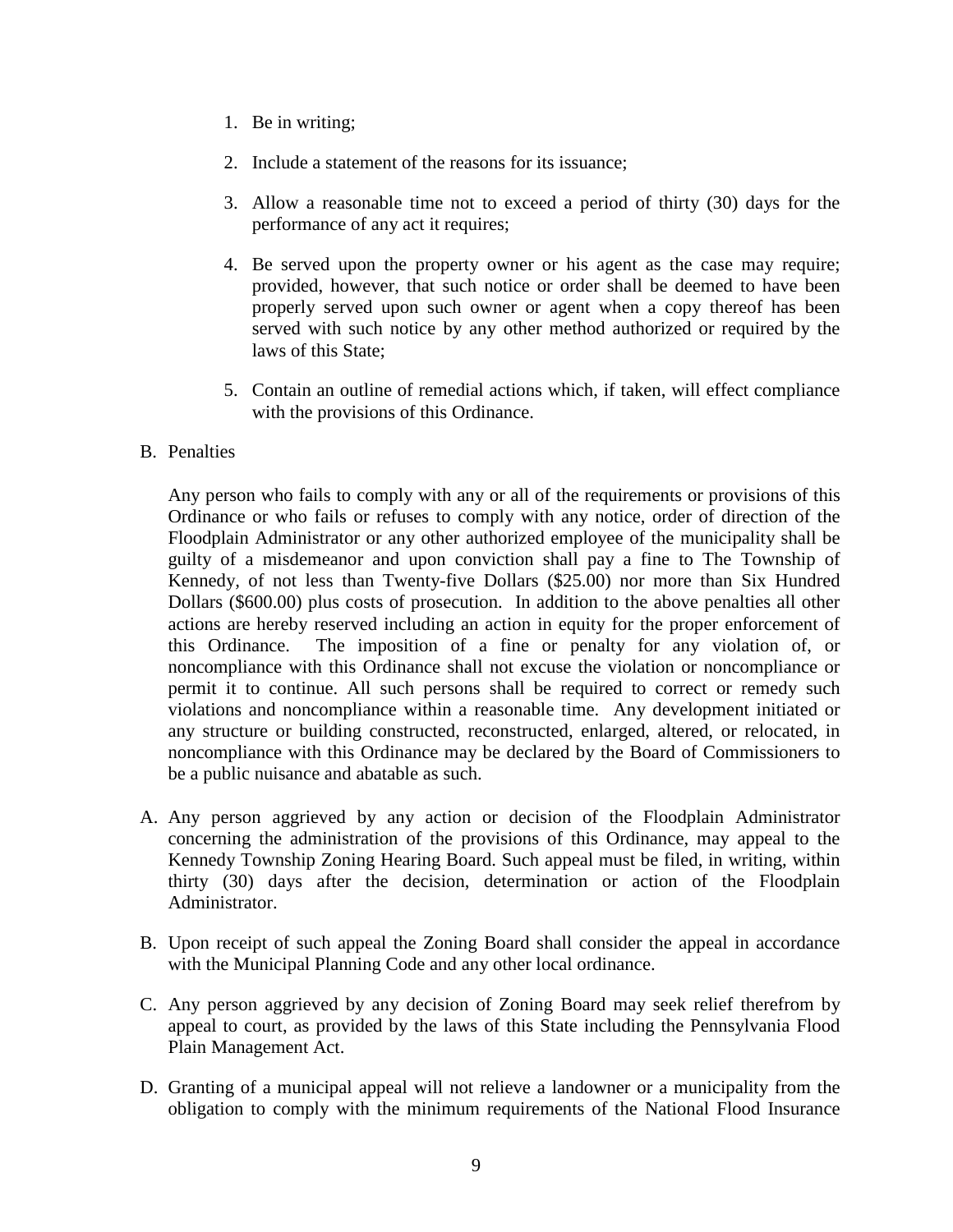Program. Landowners and municipalities that fail to meet the Program's minimum requirements, notwithstanding any appellate decision to the contrary, are in violation of the National Flood Insurance Program and remain subject to the accompanying penalties.

## ARTICLE IV. IDENTIFICATION OF FLOODPLAIN AREAS

### Section 4.01 Identification

The identified floodplain area shall be:

A. Any areas of the Township of Kennedy*,* classified as Special Flood Hazard Areas (SFHAs) in the Flood Insurance Study (FIS) and the accompanying Flood Insurance Rate Maps (FIRMs) dated September 26, 2014 and issued by the Federal Emergency Management Agency (FEMA) or the most recent revision thereof, including all digital data developed as part of the Flood Insurance Study and,

The above referenced FIS and FIRMs, and any subsequent revisions and amendments are hereby adopted by the Township of Kennedy and declared to be a part of this ordinance.

#### Section 4.02 Description and Special Requirements of Identified Floodplain Areas

The identified floodplain area shall consist of the following specific areas:

- A. The Floodway Area shall be those areas identified in the FIS and the FIRM as floodway and which represent the channel of a watercourse and the adjacent land areas that must be reserved in order to discharge the base flood without increasing the water surface elevation by more than one (1) foot at any point. This term shall also include floodway areas which have been identified in other available studies or sources of information for those Special Flood Hazard Areas where no floodway has been identified in the FIS and FIRM.
	- 1. Within any floodway area, no encroachments, including fill, new construction, substantial improvements, or other development shall be permitted unless it has been demonstrated through hydrologic and hydraulic analysis performed in accordance with standard engineering practice that the proposed encroachment would not result in any increase in flood levels within the community during the occurrence of the base flood discharge.
	- 2. Within any floodway area, no new construction or development shall be allowed, unless the appropriate permit is obtained from the Department of Environmental Protection Regional Office.
- B. The AE Area/District shall be those areas identified as an AE Zone on the FIRM included in the FIS prepared by FEMA for which base flood elevations have been provided.
	- 1. The AE Area adjacent to the floodway shall be those areas identified as an AE Zone on the FIRM included in the FIS prepared by FEMA for which base flood elevations have been provided and a floodway has been delineated.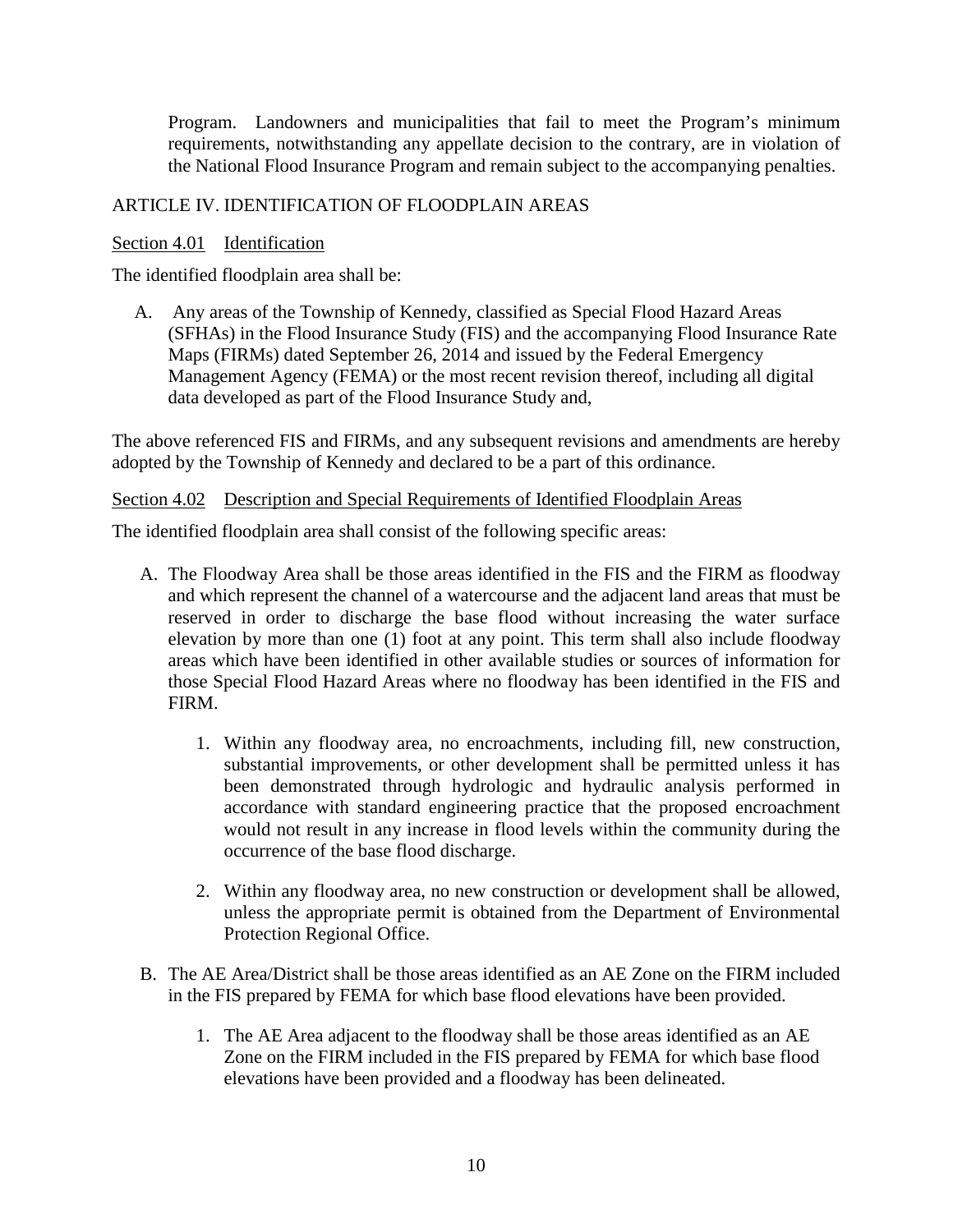- 2. AE Area without floodway shall be those areas identified as an AE zone on the FIRM included in the FIS prepared by FEMA for which base flood elevations have been provided but no floodway has been determined.
	- i. No permit shall be granted for any construction, development, use, or activity within any AE Area/District without floodway unless it is demonstrated that the cumulative effect of the proposed development would not increase the BFE at any point.
	- ii. No new construction or development shall be located within the area measured fifty (50) feet landward from the top-of-bank of any watercourse, unless the appropriate permit is obtained from the Department of Environmental Protection Regional Office.
- C. The A Area/District shall be those areas identified as an A Zone on the FIRM included in the FIS prepared by FEMA and for which no base flood elevations have been provided. For these areas, elevation and floodway information from other Federal, State, or other acceptable sources shall be used when available. Where other acceptable information is not available, the base flood elevation shall be determined by using the elevation of a point on the boundary of the identified floodplain area which is nearest the construction site.

In lieu of the above, the municipality may require the applicant to determine the elevation with hydrologic and hydraulic engineering techniques. Hydrologic and hydraulic analyses shall be undertaken only by professional engineers or others of demonstrated qualifications, who shall certify that the technical methods used correctly reflect currently accepted technical concepts. Studies, analyses, computations, etc., shall be submitted in sufficient detail to allow a thorough technical review by the municipality.

## Section 4.03 Changes in Identification of Area

The Identified Floodplain Area may be revised or modified by the Board of Commissioners where studies or information provided by a qualified agency or person documents the need for such revision. However, prior to any such change to the Special Flood Hazard Area, approval must be obtained from FEMA. Additionally, as soon as practicable, but not later than six (6) months after the date such information becomes available, a community shall notify FEMA of the changes to the Special Flood Hazard Area by submitting technical or scientific data. See 5.01 (B) for situations where FEMA notification is required.

## Section 4.04 Boundary Disputes

Should a dispute concerning any identified floodplain boundary arise, an initial determination shall be made by the Township of Kennedy and any party aggrieved by this decision or determination may appeal to the Board of Commissioners*.* The burden of proof shall be on the appellant.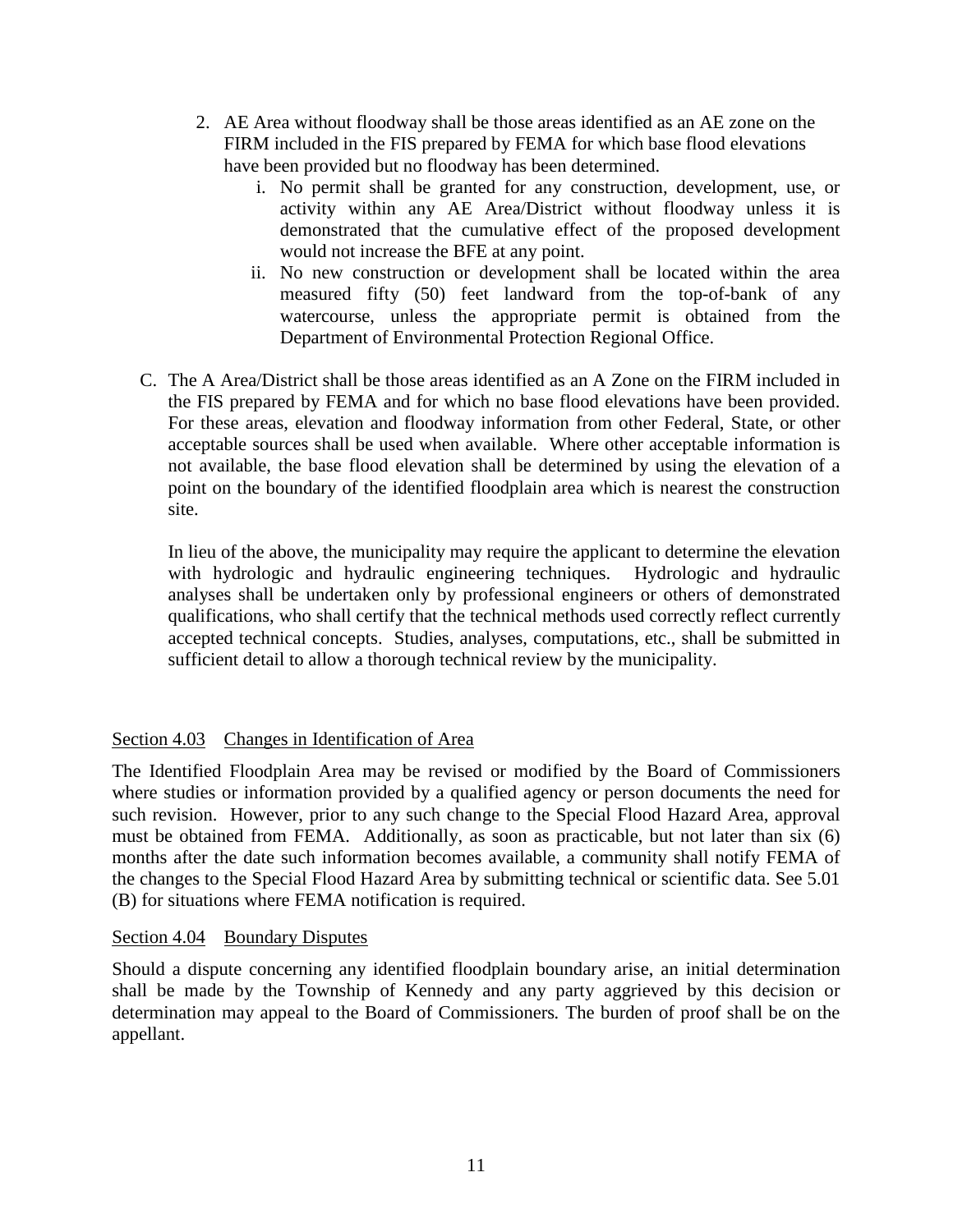### Section 4.05 Jurisdictional Boundary Changes

Prior to development occurring in areas where annexation or other corporate boundary changes are proposed or have occurred, the community shall review flood hazard data affecting the lands subject to boundary changes. The community shall adopt and enforce floodplain regulations in areas subject to annexation or corporate boundary changes which meet or exceed those in CFR 44 60.3.

## ARTICLE V. TECHNICAL PROVISIONS

### Section 5.01 General

- A. Alteration or Relocation of Watercourse
	- 1. No encroachment, alteration, or improvement of any kind shall be made to any watercourse until all adjacent municipalities which may be affected by such action have been notified by the municipality, and until all required permits or approvals have first been obtained from the Department of Environmental Protection Regional Office.
	- 2. No encroachment, alteration, or improvement of any kind shall be made to any watercourse unless it can be shown that the activity will not reduce or impede the flood carrying capacity of the watercourse in any way.
	- 3. In addition, FEMA and the Pennsylvania Department of Community and Economic Development, shall be notified prior to any alteration or relocation of any watercourse.
- B. When a community proposes to permit the following encroachments:
	- Any development that causes a rise in the base flood elevations within the floodway; or
	- Any development occurring in Zones A1-30 and Zone AE without a designated floodway, which will cause a rise of more than one foot in the base flood elevation; or
	- Alteration or relocation of a stream (including but not limited to installing culverts and bridges)

The Applicant shall (as per 44 CFR Part 65.12):

- 1. Apply to FEMA for conditional approval of such action prior to permitting the encroachments to occur.
- 2. Upon receipt of the Administrator's conditional approval of map change and prior to approving the proposed encroachments, a community shall provide evidence to FEMA of the adoption of floodplain management ordinances incorporating the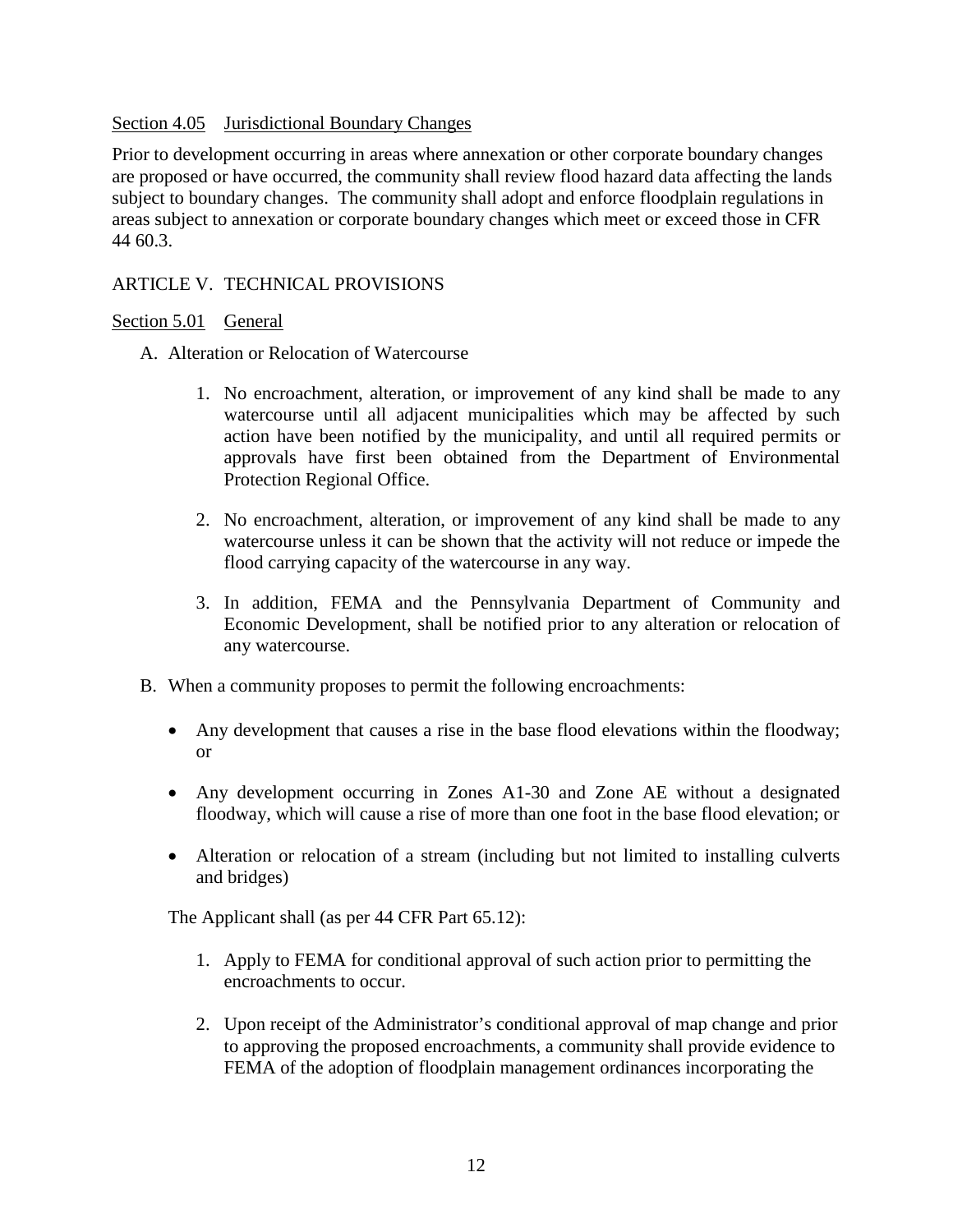increased base flood elevations and / or revised floodway reflecting the postproject condition.

- 3. Upon completion of the proposed encroachments, a community shall provide asbuilt certifications. FEMA will initiate a final map revision upon receipt of such certifications in accordance with 44 CFR Part 67.
- C. Any new construction, development, uses or activities allowed within any identified floodplain area shall be undertaken in strict compliance with the provisions contained in this Ordinance and any other applicable codes, ordinances and regulations.
- D. Within any Identified Floodplain Area, no new construction or development shall be located within the area measured fifty (50) feet landward from the top-of-bank of any watercourse, unless a stream encroachment or similar permit is secured from the PA DEP.

# Section 5.02 Elevation and Floodproofing Requirements

Within any Identified Floodplain Area any new construction or substantial improvements shall be prohibited. If a variance is obtained for new construction or substantial improvements **in** the Identified Floodplain Area in accordance with the criteria in Article VIII, then the following provisions apply:

### A. Residential Structures

- 1. In AE, A1-30, and AH Zones, any new construction or substantial improvement shall have the lowest floor (including basement) elevated up to, or above, the regulatory flood elevation.
- 2. The design and construction standards and specifications contained in the 2009 International Building Code (IBC) and in the 2009 International Residential Code (IRC) or the most recent revisions thereof and ASCE 24 and 34 PA Code (Chapters 401-405 as amended) shall be utilized, where they are more restrictive.
- B. Non-residential Structures
	- 1. In AE, Zones, any new construction or substantial improvement of a nonresidential structure shall have the lowest floor (including basement) elevated up to, or above, the regulatory flood elevation, or be designed and constructed so that the space enclosed below the regulatory flood elevation: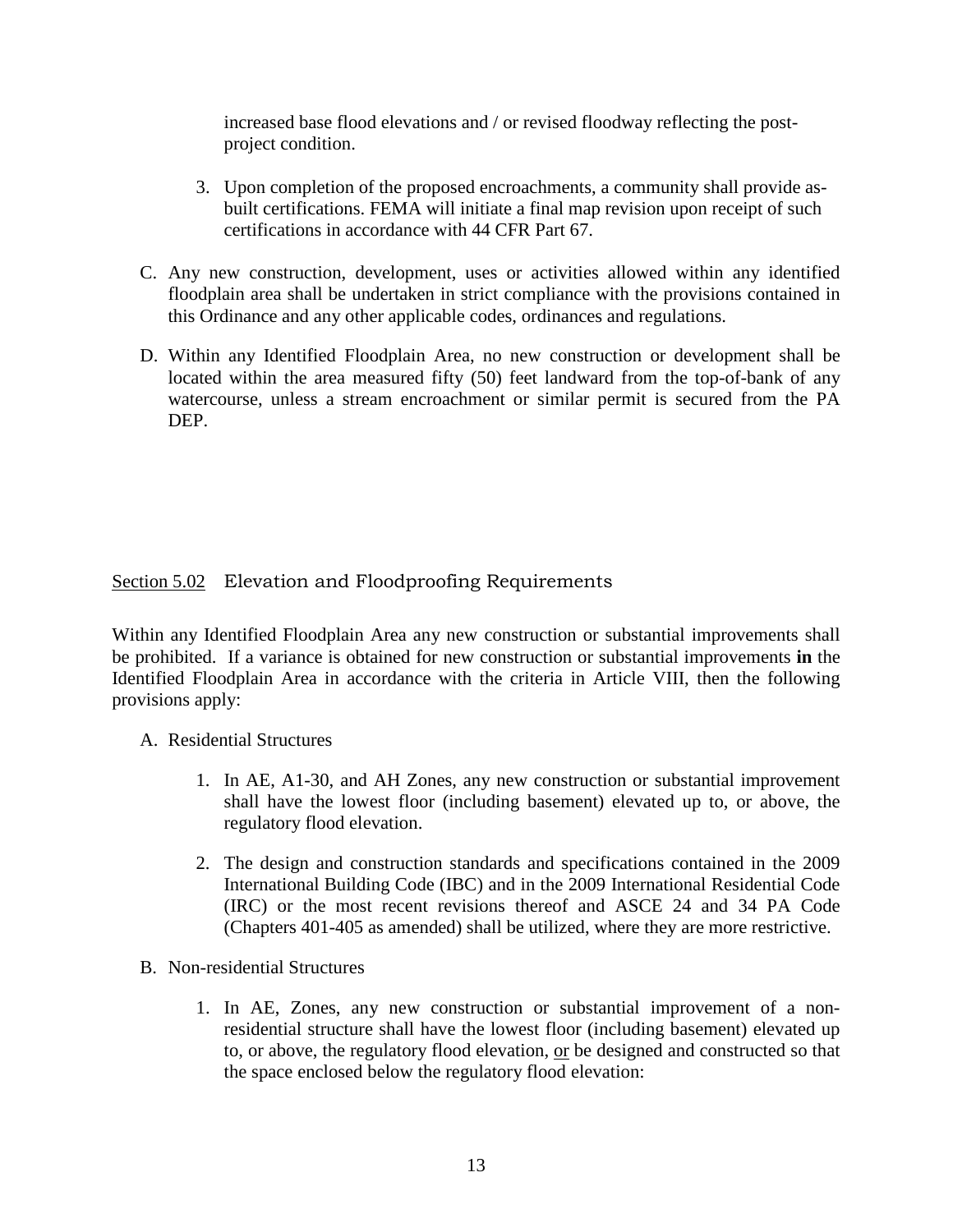- a. is floodproofed so that the structure is watertight with walls substantially impermeable to the passage of water and,
- b. has structural components with the capability of resisting hydrostatic and hydrodynamic loads and effects of buoyancy:
- 2. Any non-residential structure, or part thereof, made watertight below the regulatory flood elevation shall be flood-proofed in accordance with the W1 or W2 space classification standards contained in the publication entitled "Flood-Proofing Regulations" published by the U.S. Army Corps of Engineers (June 1972, as amended March 1992) or with some other equivalent standard. All plans and specifications for such flood-proofing shall be accompanied by a statement certified by a registered professional engineer or architect which states that the proposed design and methods of construction are in conformance with the above referenced standards.
- 3. The design and construction standards and specifications contained in the 2009 International Building Code (IBC) and in the 2009 International Residential Code (IRC) or the most recent revisions thereof and ASCE 24 and 34 PA Code (Chapters 401-405 as amended) shall be utilized, where they are more restrictive.
- C. Space below the lowest floor
	- 1. Basements are prohibited.
	- 2. Fully enclosed space below the lowest floor (excluding basements) which will be used solely for the parking of a vehicle, building access, or incidental storage in an area other than a basement, shall be designed and constructed to allow for the automatic entry and exit of flood waters for the purpose of equalizing hydrostatic forces on exterior walls. The term "fully enclosed space" also includes crawl spaces.
	- 3. Designs for meeting this requirement must either be certified by a registered professional engineer or architect, or meet or exceed the following minimum criteria:
		- a. A minimum of two openings having a net total area of not less than one (1) square inch for every square foot of enclosed space.
		- b. The bottom of all openings shall be no higher than one (1) foot above grade.
		- c. Openings may be equipped with screens, louvers, or other coverings or devices provided that they permit the automatic entry and exit of floodwaters.
- D. Historic Structures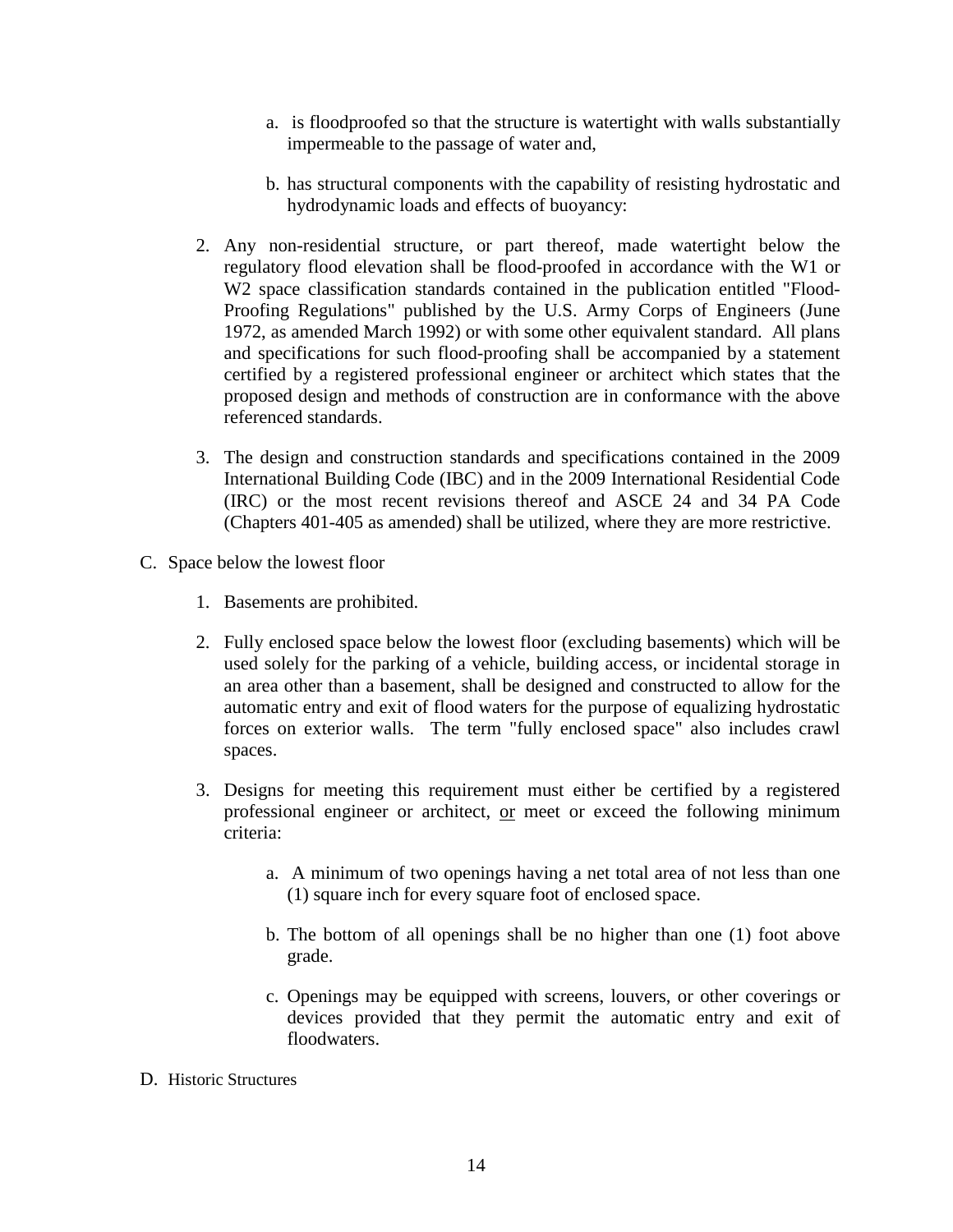Historic structures undergoing repair or rehabilitation that would constitute a substantial improvement as defined in this ordinance, must comply with all ordinance requirements that do not preclude the structure's continued designation as a historic structure. Documentation that a specific ordinance requirement will cause removal of the structure from the National Register of Historic Places or the State Inventory of Historic places must be obtained from the Secretary of the Interior or the State Historic Preservation Officer. Any exemption from ordinance requirements will be the minimum necessary to preserve the historic character and design of the structure.

E. Accessory structures

Structures accessory to a principal building need not be elevated or flood-proofed to remain dry, but shall comply, at a minimum, with the following requirements:

- 1. The structure shall not be designed or used for human habitation, but shall be limited to the parking of vehicles, or to the storage of tools, material, and equipment related to the principal use or activity.
- 2. Floor area shall not exceed 200 square feet.
- 3. The structure will have a low damage potential.
- 4. The structure will be located on the site so as to cause the least obstruction to the flow of flood waters.
- 5. Power lines, wiring, and outlets will be elevated to the regulatory flood elevation.
- 6. Permanently affixed utility equipment and appliances such as furnaces, heaters, washers, dryers, etc. are prohibited.
- 7. Sanitary facilities are prohibited.
- 8. The structure shall be adequately anchored to prevent flotation, collapse, and lateral movement and shall be designed to automatically provide for the entry and exit of floodwater for the purpose of equalizing hydrostatic forces on the walls. Designs for meeting this requirement must either be certified by a registered professional engineer or architect, or meet or exceed the following minimum criteria:
	- a. A minimum of two openings having a net total area of not less than one (1) square inch for every square foot of enclosed space.
	- b. The bottom of all openings shall be no higher than one (1) foot above grade.
	- c. Openings may be equipped with screens, louvers, etc. or other coverings or devices provided that they permit the automatic entry and exit of flood waters.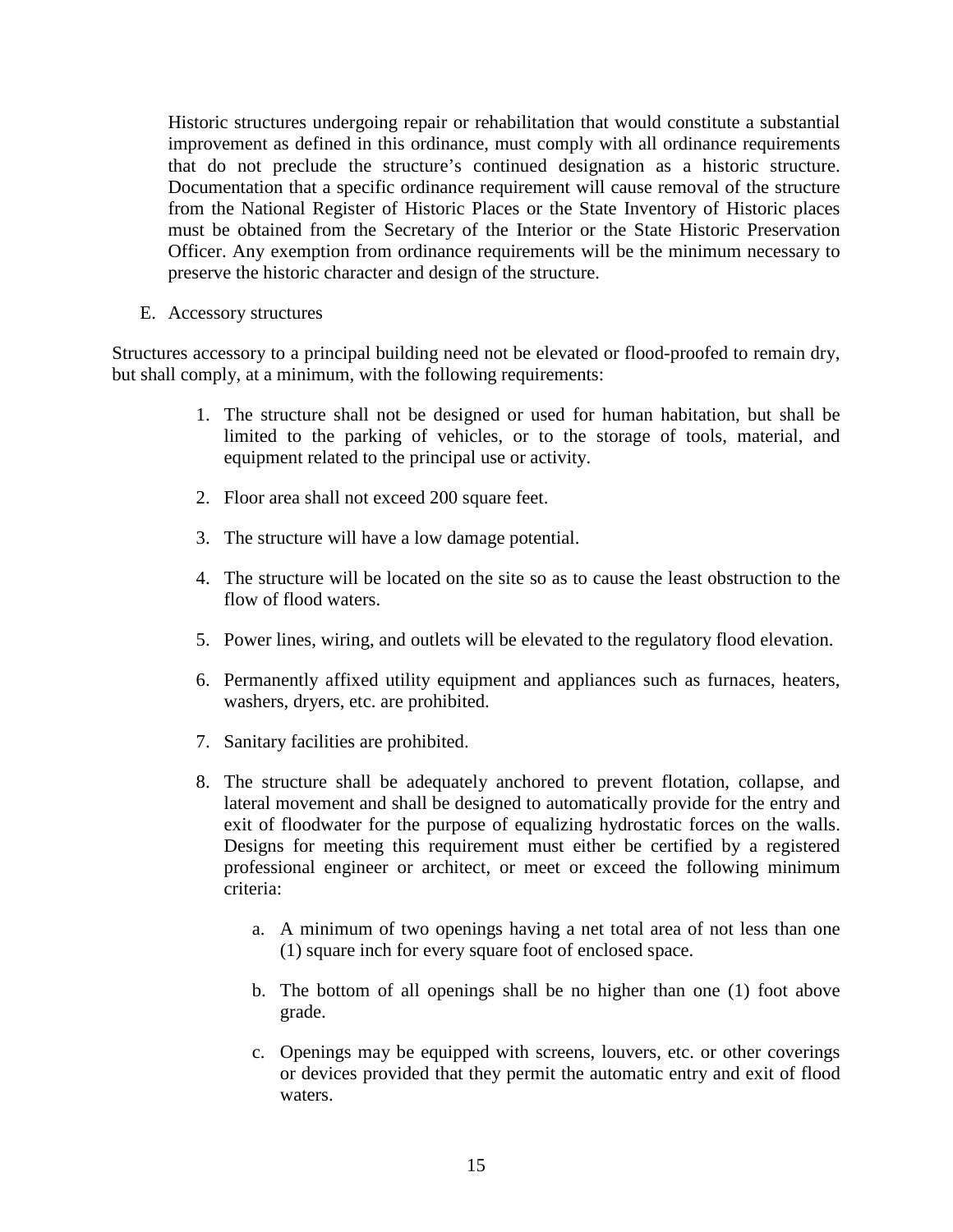### Section 5.03 Design and Construction Standards

The following minimum standards shall apply for all construction and development proposed within any identified floodplain area:

### A. Fill

Within any Identified Floodplain Area the use of fill shall be prohibited. If a variance is obtained in accordance with the criteria in Article VIII, then the following provisions apply:

If fill is used, it shall:

- a. Extend laterally at least fifteen (15) feet beyond the building line from all points;
- b. Consist of soil or small rock materials only Sanitary Landfills shall not be permitted;
- c. Be compacted to provide the necessary permeability and resistance to erosion, scouring, or settling;
- d. Be no steeper than one (1) vertical to two (2) horizontal feet unless substantiated data justifying steeper slopes are submitted to, and approved by the Floodplain Administrator; and
- e. Be used to the extent to which it does not adversely affect adjacent properties.
- B. Drainage Facilities

Storm drainage facilities shall be designed to convey the flow of storm water runoff in a safe and efficient manner. The system shall ensure proper drainage along streets, and provide positive drainage away from buildings. The system shall also be designed to prevent the discharge of excess runoff onto adjacent properties.

- C. Water and Sanitary Sewer Facilities and Systems
	- 1. All new or replacement water supply and sanitary sewer facilities and systems shall be located, designed and constructed to minimize or eliminate flood damages and the infiltration of flood waters.
	- 2. Sanitary sewer facilities and systems shall be designed to prevent the discharge of untreated sewage into flood waters.
	- 3. No part of any on-site waste disposal system shall be located within any identified floodplain area except in strict compliance with all State and local regulations for such systems. If any such system is permitted, it shall be located so as to avoid impairment to it, or contamination from it, during a flood.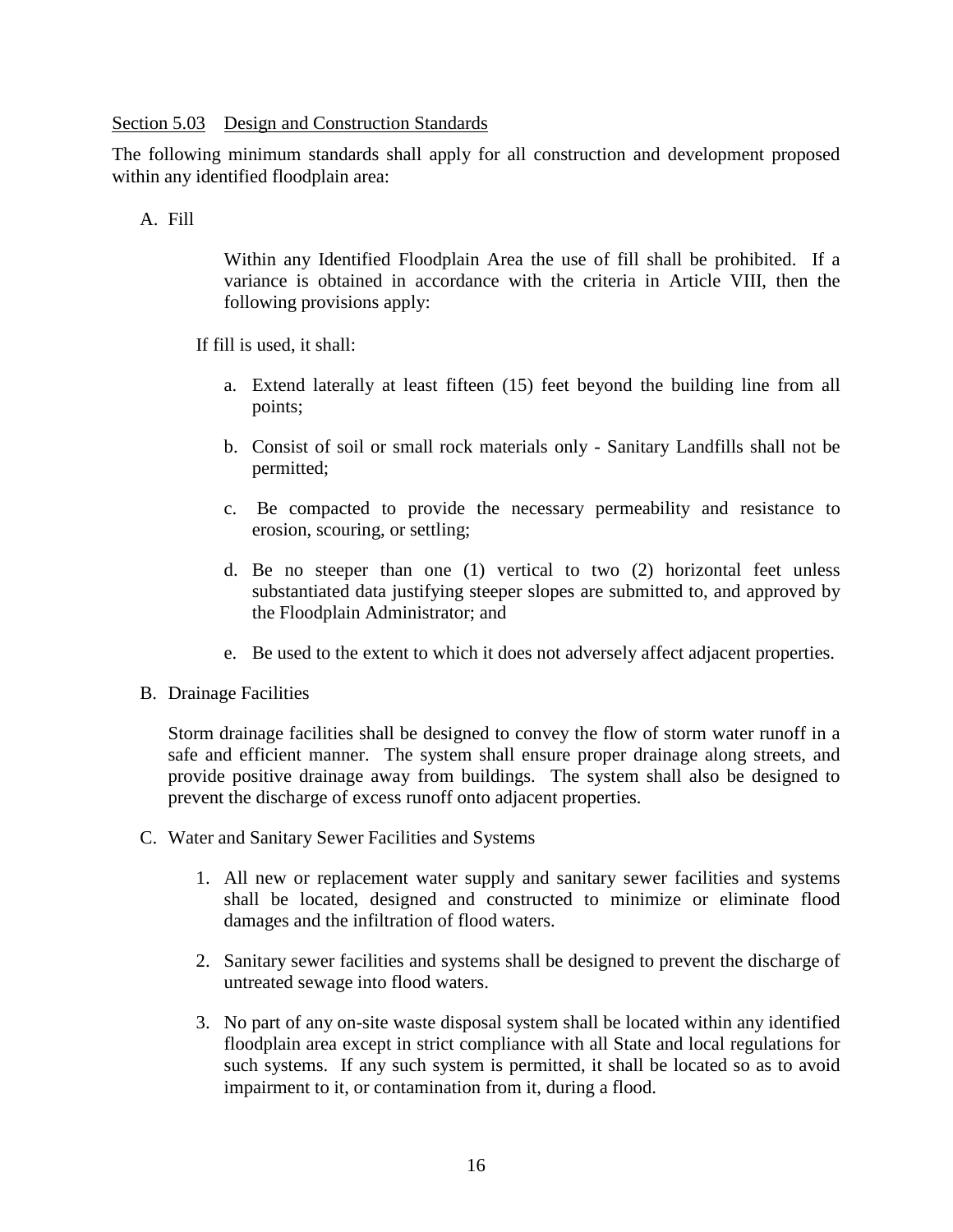- 4. The design and construction provisions of the UCC and FEMA #348, "Protecting Building Utilities From Flood Damages" and "The International Private Sewage Disposal Code" shall be utilized.
- D. Other Utilities

All other utilities such as gas lines, electrical and telephone systems shall be located, elevated (where possible) and constructed to minimize the chance of impairment during a flood.

E. Streets

The finished elevation of all new streets shall be no more than one (1) foot below the Regulatory Flood Elevation.

F. Storage

All materials that are buoyant, flammable, explosive, or in times of flooding, could be injurious to human, animal, or plant life, and not listed in Section 5.04, Development Which May Endanger Human Life, shall be stored at or above the Regulatory Flood Elevation or flood-proofed to the maximum extent possible.

G. Placement of Buildings and Structures

All buildings and structures shall be designed, located, and constructed so as to offer the minimum obstruction to the flow of water and shall be designed to have a minimum effect upon the flow and height of flood water.

- H. Anchoring
	- 1. All buildings and structures shall be firmly anchored in accordance with accepted engineering practices to prevent flotation, collapse, or lateral movement.
	- 2. All air ducts, large pipes, storage tanks, and other similar objects or components located below the regulatory flood elevation shall be securely anchored or affixed to prevent flotation.
- I. Floors, Walls and Ceilings
	- 1. Wood flooring used at or below the Regulatory Flood Elevation shall be installed to accommodate a lateral expansion of the flooring, perpendicular to the flooring grain without causing structural damage to the building.
	- 2. Plywood used at or below the regulatory flood elevation shall be of a "marine" or "water-resistant" variety.
	- 3. Walls and ceilings at or below the regulatory flood elevation shall be designed and constructed of materials that are "water-resistant" and will withstand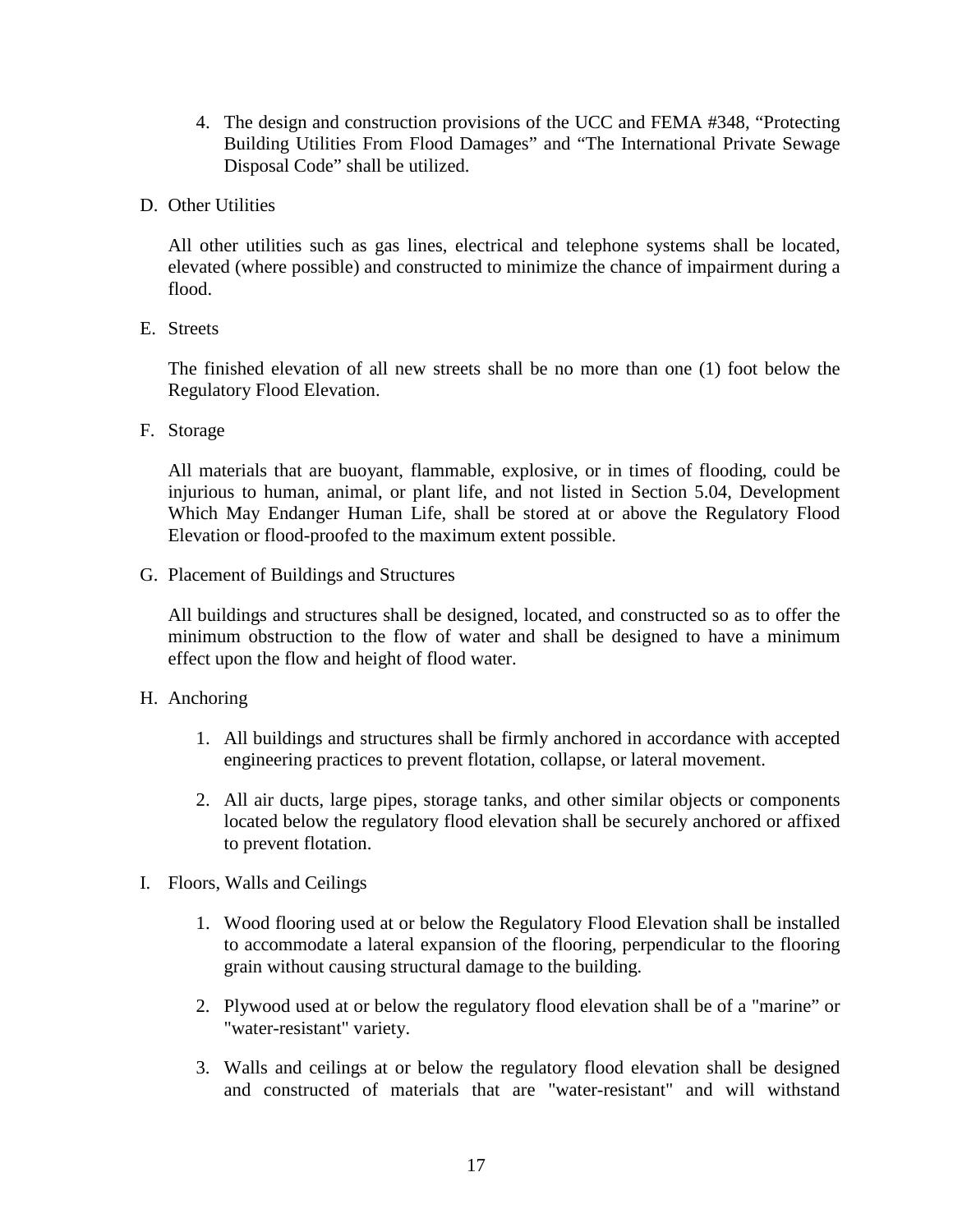inundation.

- 4. Windows, doors, and other components at or below the regulatory flood elevation shall be made of metal or other "water-resistant" material.
- J. Paints and Adhesives
	- 1. Paints and other finishes used at or below the regulatory flood elevation shall be of "marine" or "water-resistant" quality.
	- 2. Adhesives used at or below the regulatory flood elevation shall be of a "marine" or "water-resistant" variety.
	- 3. All wooden components (doors, trim, cabinets, etc.) used at or below the regulatory flood elevation shall be finished with a "marine" or "water-resistant" paint or other finishing material.
- K. Electrical Components
	- 1. Electrical distribution panels shall be at least three (3) feet above the base flood elevation.
	- 2. Separate electrical circuits shall serve lower levels and shall be dropped from above.
- L. Equipment

Water heaters, furnaces, air conditioning and ventilating units, and other electrical, mechanical or utility equipment or apparatus shall not be located below the regulatory flood elevation.

M. Fuel Supply Systems

All gas and oil supply systems shall be designed to prevent the infiltration of flood waters into the system and discharges from the system into flood waters. Additional provisions shall be made for the drainage of these systems in the event that flood water infiltration occurs.

N. Uniform Construction Code Coordination

The Standards and Specifications contained 34 PA Code (Chapters 401-405), as amended and not limited to the following provisions shall apply to the above and other sections and sub-sections of this ordinance, to the extent that they are more restrictive and supplement the requirements of this ordinance.

International Building Code (IBC) 2009 or the latest edition thereof: Secs. 801, 1202, 1403, 1603, 1605, 1612, 3402, and Appendix G.

International Residential Building Code (IRC) 2009 or the latest edition thereof: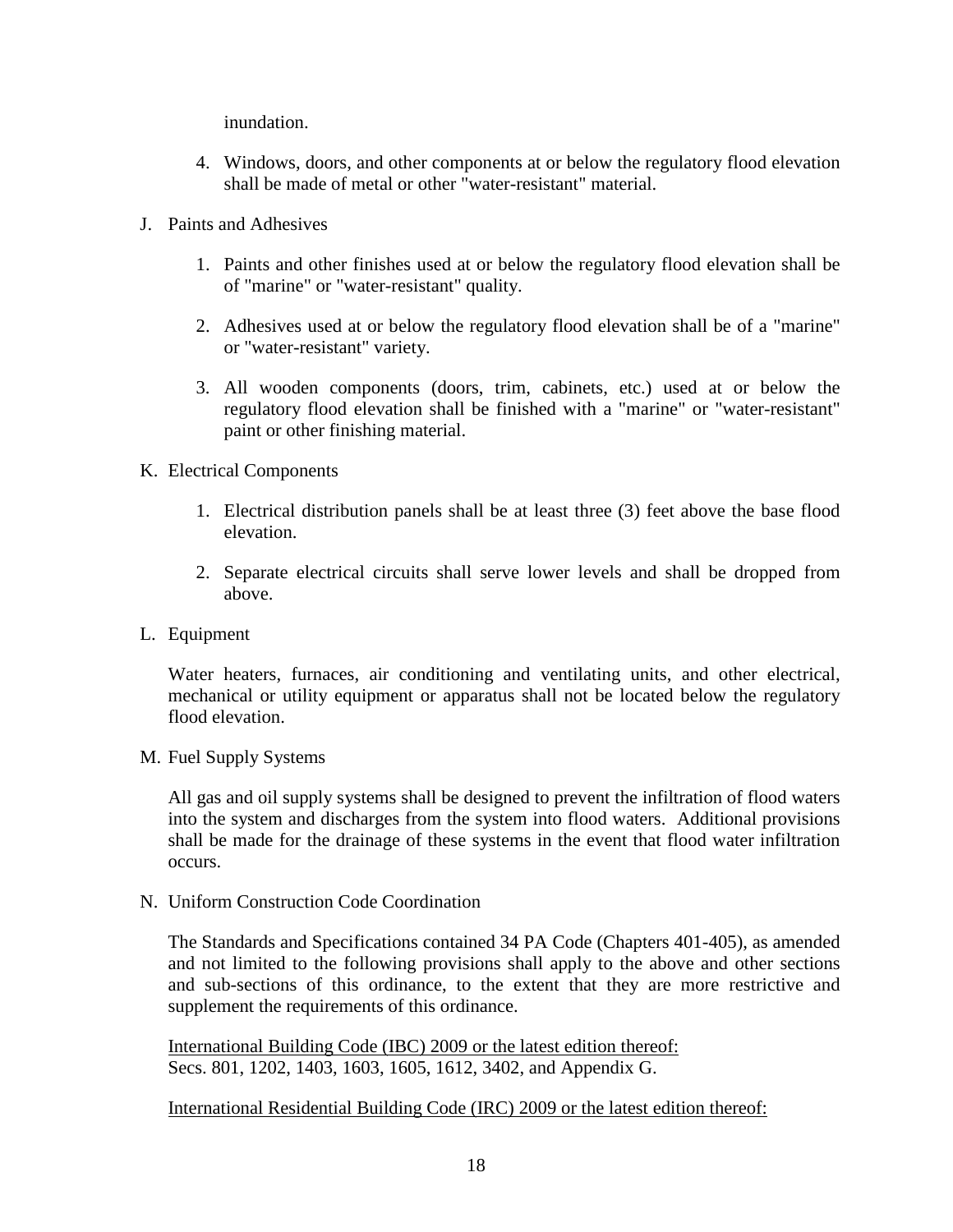Secs. R104, R105, R109, R322, Appendix E, and Appendix J.

Section 5.04 Development Which May Endanger Human Life

Within any Identified Floodplain Area, any structure of the kind described in Subsection A., below, shall be prohibited. If a variance is obtained in accordance with the criteria in Article VIII, then the following provisions apply: (5.04 B, C, & D).

- A. In accordance with the Pennsylvania Flood Plain Management Act, and the regulations adopted by the Department of Community and Economic Development as required by the Act, any new or substantially improved structure which:
	- 1. will be used for the production or storage of any of the following dangerous materials or substances; or,
	- 2. Will be used for any activity requiring the maintenance of a supply of more than 550 gallons, or other comparable volume, of any of the following dangerous materials or substances on the premises; or,
	- 3. Will involve the production, storage, or use of any amount of radioactive substances;

Shall be subject to the provisions of this section, in addition to all other applicable provisions. The following list of materials and substances are considered dangerous to human life:

- Acetone
- Ammonia
- Benzene
- Calcium carbide
- Carbon disulfide
- Celluloid
- Chlorine
- Hydrochloric acid
- Hydrocyanic acid
- Magnesium
- Nitric acid and oxides of nitrogen
- Petroleum products (gasoline, fuel oil, etc.)
- Phosphorus
- Potassium
- Sodium
- Sulphur and sulphur products
- Pesticides (including insecticides, fungicides, and rodenticides)
- Radioactive substances, insofar as such substances are not otherwise regulated.
- B. Within any Identified Floodplain Area, any new or substantially improved structure of the kind described in Subsection A., above, shall be prohibited within the area measured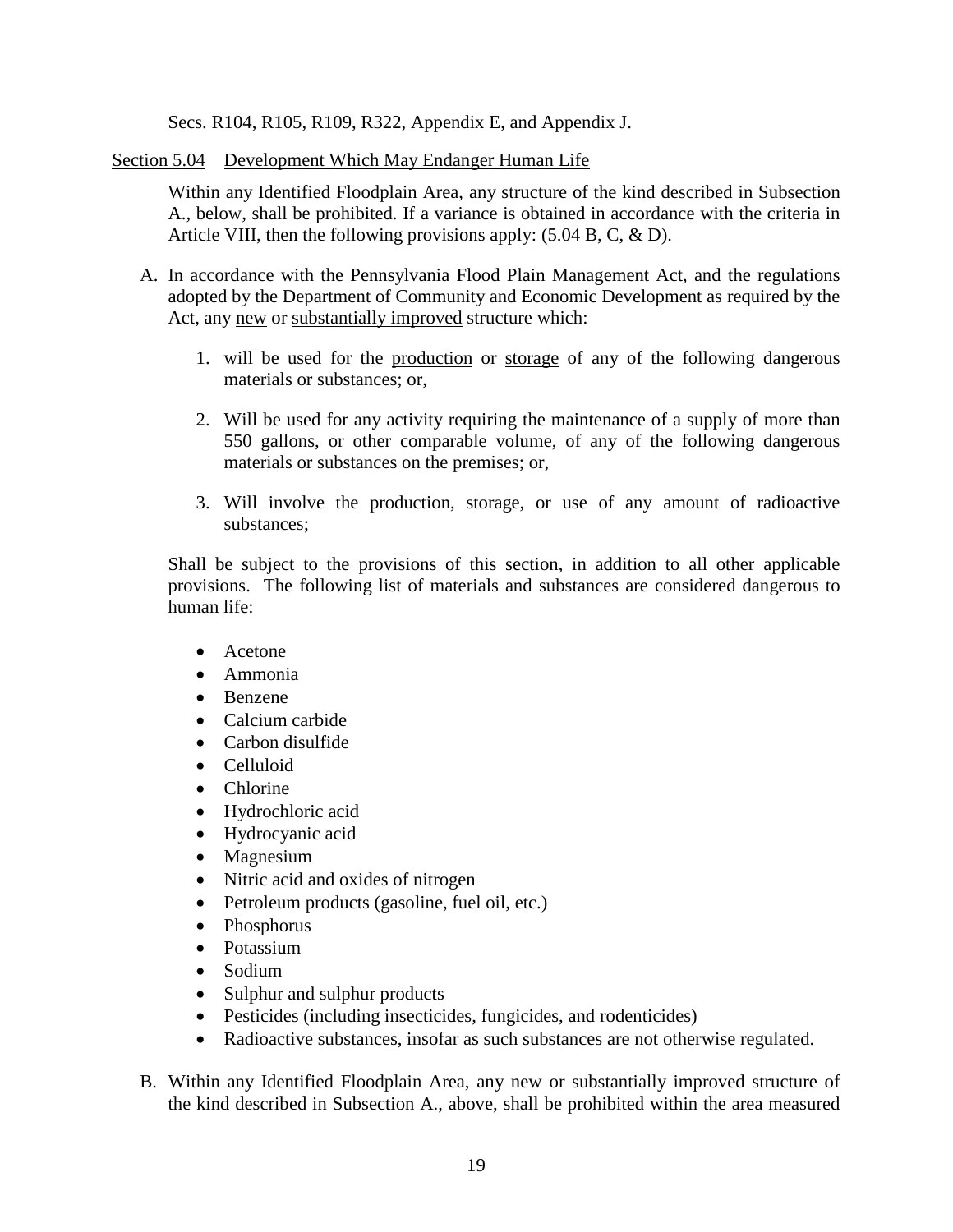fifty (50) feet landward from the top-of-bank of any watercourse.

- C. Within any Floodway Area, any structure of the kind described in Subsection A., above, shall be prohibited. Where permitted within any Identified Floodplain Area, any new or substantially improved residential structure of the kind described in Section 5.04 (A), above, shall be elevated to remain completely dry up to at least one and one half  $(1 \frac{1}{2})$ feet above base flood elevation and built in accordance with Sections 5.01, 5.02 and 5.03.
- D. Where permitted within any Identified Floodplain Area, any new or substantially improved non-residential structure of the kind described in Section 5.04 (A) above, shall be built in accordance with Sections 5.01, 5.02 and 5.03 including:
	- 1. Elevated, or designed and constructed to remain completely dry up to at least one and one half (1 ½) feet above base flood elevation, and
	- 2. Designed to prevent pollution from the structure or activity during the course of a base flood.

Any such structure, or part thereof, that will be built below the regulatory flood elevation shall be designed and constructed in accordance with the standards for completely dry flood-proofing contained in the publication "Flood-Proofing Regulations (U.S. Army Corps of Engineers, June 1972 as amended March 1992), or with some other equivalent watertight standard.

### Section 5.05 Special Requirements for Subdivisions and Development

All subdivision proposals and development proposals containing at least 50 lots or at least 5 acres, whichever is the lesser, in Identified Floodplain Areas where base flood elevation data are not available, shall be supported by hydrologic and hydraulic engineering analyses that determine base flood elevations and floodway information. The analyses shall be prepared by a licensed professional engineer in a format required by FEMA for a Conditional Letter of Map Revision and Letter of Map Revision. Submittal requirements and processing fees shall be the responsibility of the applicant.

### Section 5.06 Special Requirements for Manufactured Homes

- A. Within any Identified Floodplain Area manufactured homes shall be prohibited. If a variance is obtained in accordance with the criteria in Article VIII, then the following provisions apply:
- B. Where permitted within any Identified Floodplain Area, all manufactured homes, and any improvements thereto, shall be:
	- 1. Placed on a permanent foundation;
	- 2. Elevated so that the lowest floor of the manufactured home is at least one and one half (1  $\frac{1}{2}$ ) feet above base flood elevation;
	- 3. Anchored to resist flotation, collapse, or lateral movement.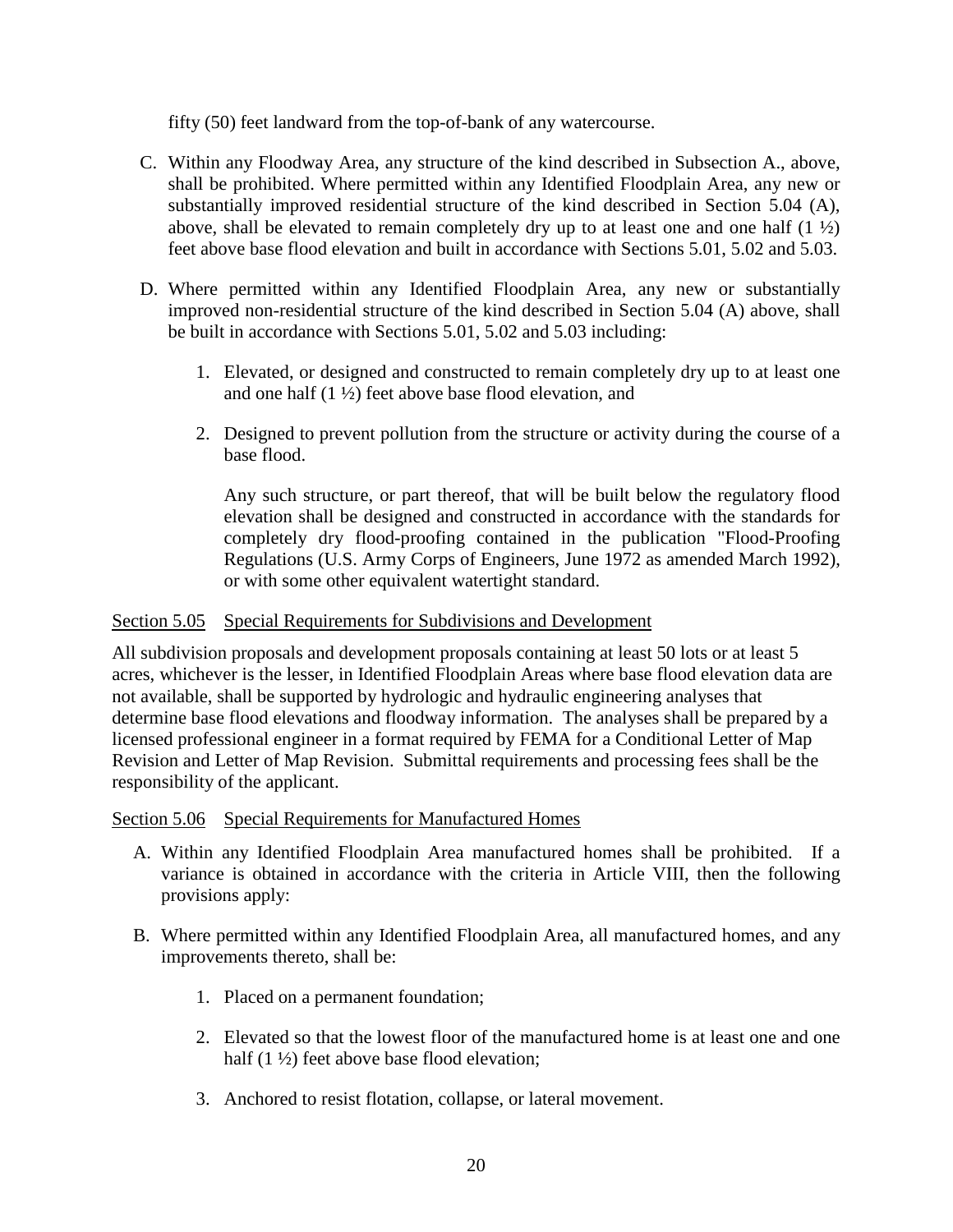- 4. Have all ductwork and utilities including HVAC/heat pump elevated to the Regulatory Flood Elevation.
- C. Installation of manufactured homes shall be done in accordance with the manufacturers' installation instructions as provided by the manufacturer. Where the applicant cannot provide the above information, the requirements of Appendix E of the 2009 "International Residential Building Code" or the "U.S. Department of Housing and Urban Development's Permanent Foundations for Manufactured Housing," 1984 Edition, draft or latest revision thereto and 34 PA Code Chapter 401-405 shall apply.
- D. Consideration shall be given to the installation requirements of the 2009 IBC, and the 2009 IRC or the most recent revisions thereto and 34 PA Code, as amended where appropriate and/or applicable to units where the manufacturers' standards for anchoring cannot be provided or were not established for the proposed unit(s) installation.

### Section 5.07 Special Requirements for Recreational Vehicles

Within any Identified Floodplain Area recreational vehicles shall be prohibited. If a variance is obtained in accordance with the criteria in Article VIII, then the following provisions apply:

- A. Recreational vehicles in Zones A, A1-30, AH and AE must either:
	- 1. Be on the site for fewer than 180 consecutive days, and
	- 2. Be fully licensed and ready for highway use, or
	- 3. Meet the permit requirements for manufactured homes in Section 5.06.

## ARTICLE VI. PROHIBITED ACTIVITIES

### Section 6.01 General

In accordance with the administrative regulations promulgated by the Department of Community and Economic Development to implement the Pennsylvania Flood Plain Management Act, the following activities shall be prohibited within any Identified Floodplain Area

- A. The commencement of any of the following activities; or the construction, enlargement, or expansion of any structure used, or intended to be used, for any of the following activities:
	- 1. Hospitals
	- 2. Nursing homes
	- 3. Jails or prisons
- B. The commencement of, or any construction of, a new manufactured home park or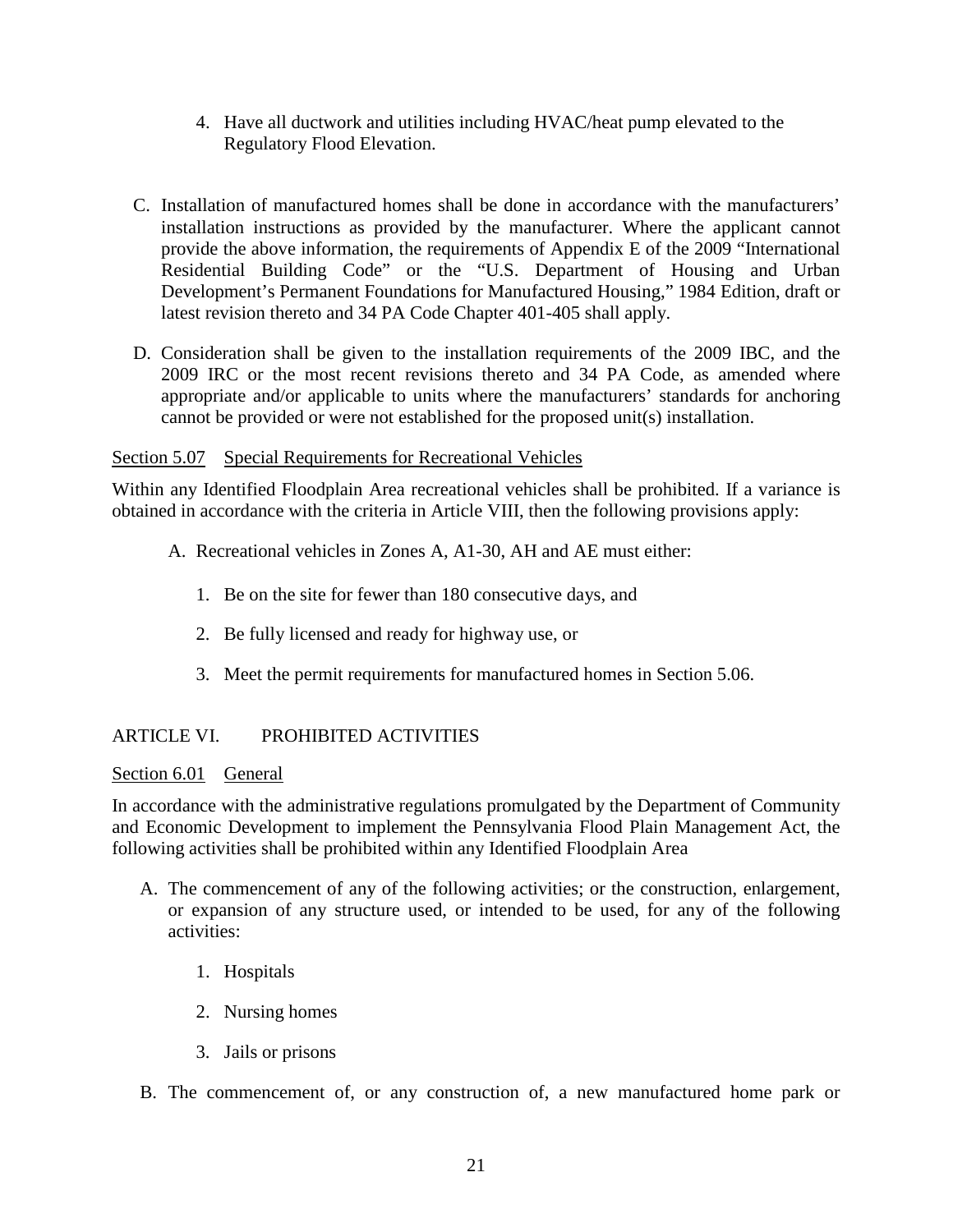manufactured home subdivision, or substantial improvement to an existing manufactured home park or manufactured home subdivision.

## ARTICLE VII EXISTING STRUCTURES IN IDENTIFIED FLOODPLAIN AREAS

### Section 7.01 Existing Structures

The provisions of this Ordinance do not require any changes or improvements to be made to lawfully existing structures. However, when an improvement is made to any existing structure, the provisions of Section 7.02 shall apply.

#### Section 7.02 Improvements

The following provisions shall apply whenever any improvement is made to an existing structure located within any Identified Floodplain Area:

- A. No expansion or enlargement of an existing structure shall be allowed within any Identified Floodplain Area that would cause any increase in BFE. In A Area/District(s), BFEs are determined using the methodology in Section 4.02 C.
- B. Any modification, alteration, reconstruction, or improvement of any kind to an existing structure to an extent or amount of fifty (50) percent or more of its market value, shall constitute a substantial improvement and shall be undertaken only in full compliance with the provisions of this Ordinance.
- C. The above activity shall also address the requirements of the 34 PA Code, as amended and the 2009 IBC and the 2009 IRC.
- D. Within any Floodway Area/District (See Section 4.02 A), no new construction or development shall be allowed, unless the appropriate permit is obtained from the Department of Environmental Protection Regional Office
- E. Within any AE Area/District without Floodway (See Section 4.02 B), no new construction or development shall be located within the area measured fifty (50) feet landward from the top-of-bank of any watercourse, unless the appropriate permit is obtained from the Department of Environmental Protection Regional Office.
- F. Any modification, alteration, reconstruction, or improvement of any kind to an existing structure, to an extent or amount of less than fifty (50) percent of its market value, shall be elevated and/or flood-proofed to the greatest extent possible.
- G. Any modification, alteration, reconstruction, or improvement of any kind that meets the definition of "repetitive loss" shall be undertaken only in full compliance with the provisions of this ordinance

ARTICLE VIII VARIANCES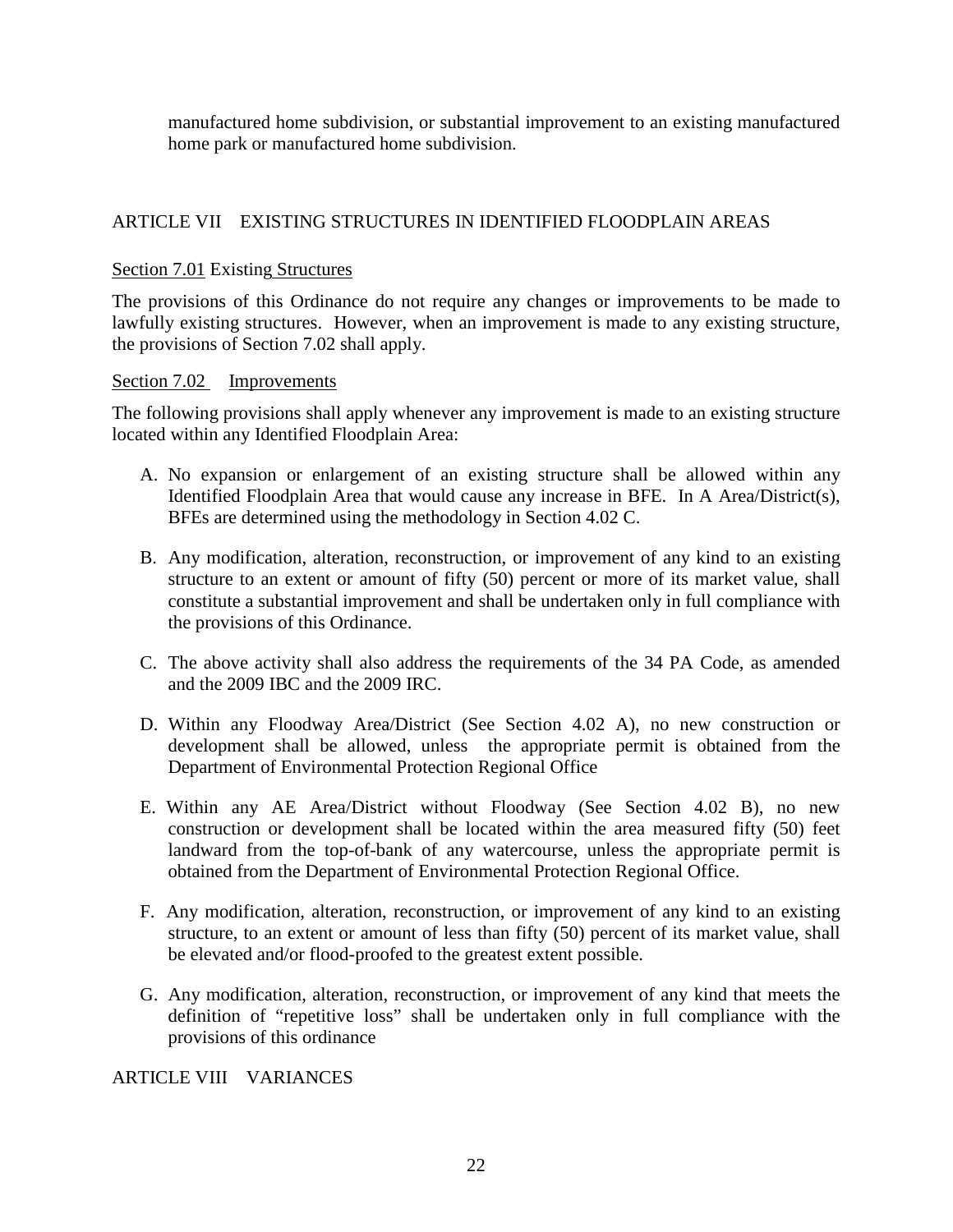### Section 8.01 General

If compliance with any of the requirements of this Ordinance would result in an exceptional hardship to a prospective builder, developer or landowner, the *Township of Kennedy* may, upon request, grant relief from the strict application of the requirements.

### Section 8.02 Variance Procedures and Conditions

Requests for variances shall be considered by the Township of Kennedy in accordance with the procedures contained in Section 3.11 and the following:

- A. No variance shall be granted within any Identified Floodplain Area that would cause any increase in BFE. In A Area/District, BFEs are determined using the methodology in Section 4.02 C.
- B. Except for a possible modification of the regulatory flood elevation requirement involved, no variance shall be granted for any of the other requirements pertaining specifically to Development Which May Endanger Human Life (Section 5.04).
- C. No variance shall be granted for Prohibited Activities (Article VI).
- D. If granted, a variance shall involve only the least modification necessary to provide relief.
- E. In granting any variance, the Township of Kennedy shall attach whatever reasonable conditions and safeguards it considers necessary in order to protect the public health, safety, and welfare, and to achieve the objectives of this Ordinance.
- F. Whenever a variance is granted, the Kennedy Township shall notify the applicant in writing that:
	- 1. The granting of the variance may result in increased premium rates for flood insurance.
	- 2. Such variances may increase the risks to life and property.
- G. In reviewing any request for a variance, the Township of Kennedy shall consider, at a minimum, the following:
	- 1. That there is good and sufficient cause.
	- 2. That failure to grant the variance would result in exceptional hardship to the applicant.
	- 3. That the granting of the variance will
		- a. neither result in an unacceptable or prohibited increase in flood heights, additional threats to public safety, or extraordinary public expense,
		- b. Nor create nuisances, cause fraud on, or victimize the public, or conflict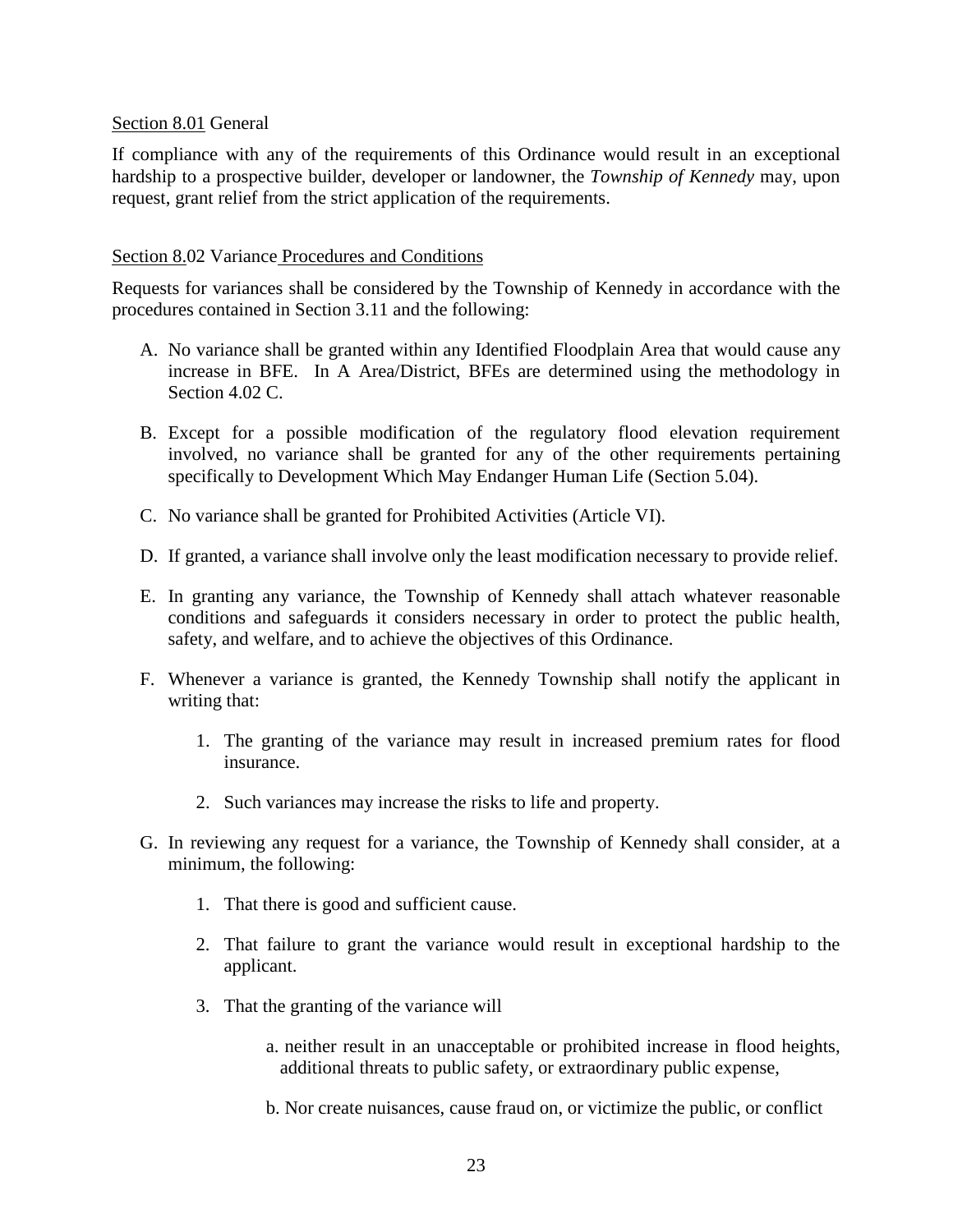with any other applicable state or local ordinances and regulations.

H. A complete record of all variance requests and related actions shall be maintained by the Township of Kennedy In addition, a report of all variances granted during the year shall be included in the annual report to the FEMA.

Notwithstanding any of the above, however, all structures shall be designed and constructed so as to have the capability of resisting the one-percent (1%) annual chance flood.

### ARTICLE IX. DEFINITIONS

### Section 9.01 General

Unless specifically defined below, words and phrases used in this Ordinance shall be interpreted so as to give this Ordinance its' most reasonable application.

### Section 9.02 Specific Definitions

- 1. Accessory use or structure a use or structure on the same lot with, and of a nature customarily incidental and subordinate to, the principal use or structure.
- 2. Base flood a flood which has a one percent chance of being equaled or exceeded in any given year (also called the "100-year flood" or one-percent (1%) annual chance flood).
- 3. Base flood discharge the volume of water resulting from a Base Flood as it passes a given location within a given time, usually expressed in cubic feet per second (cfs).
- 4. Base flood elevation (BFE) the elevation shown on the Flood Insurance Rate Map (FIRM) for Zones AE, AH, A1-30 that indicates the water surface elevation resulting from a flood that has a 1-percent or greater chance of being equaled or exceeded in any given year.
- 5. Basement any area of the building having its floor below ground level on all sides.
- 6. Building a combination of materials to form a permanent structure having walls and a roof. Included shall be all manufactured homes and trailers to be used for human habitation.
- 7. Development any man-made change to improved or unimproved real estate, including but not limited to the construction, reconstruction, renovation, repair, expansion, or alteration of buildings or other structures; the placement of manufactured homes; streets, and other paving; utilities; filling, grading and excavation; mining; dredging; drilling operations; storage of equipment or materials; and the subdivision of land.
- 8. Existing manufactured home park or subdivision a manufactured home park or subdivision for which the construction of facilities for servicing the lots on which the manufactured homes are to be affixed (including, at a minimum, the installation of utilities, the construction of streets, and either final site grading or the pouring of concrete pads) is completed before the effective date of the floodplain management regulations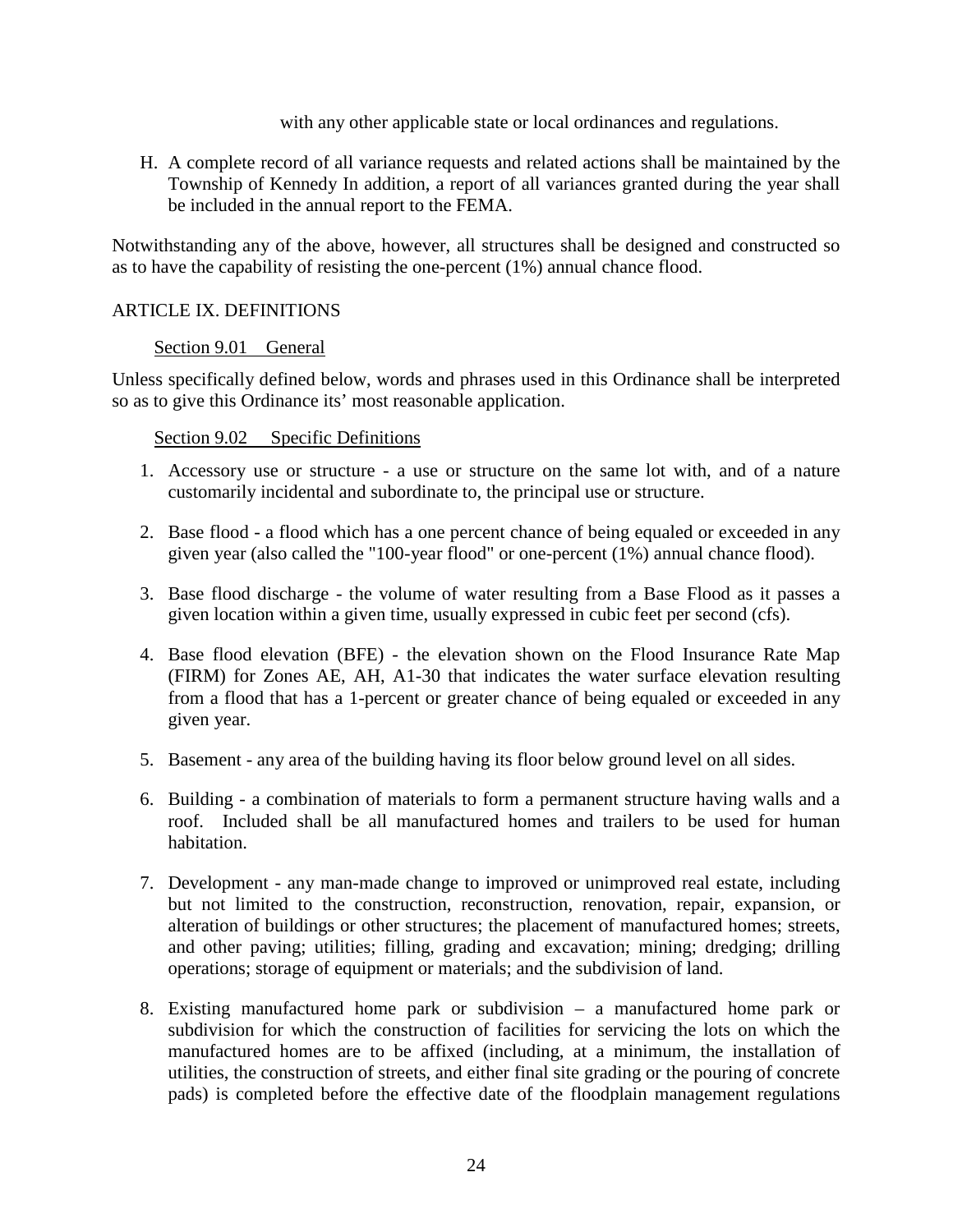adopted by a community.

- 9. Expansion to an existing manufactured home park or subdivision the preparation of additional sites by the construction of facilities for servicing the lots on which the manufactured homes are to be affixed (including the installation of utilities, the construction of streets, and either final site grading or the pouring of concrete pads).
- 10. Flood a temporary inundation of normally dry land areas.
- 11. Flood Insurance Rate Map (FIRM) the official map on which the Federal Emergency Management Agency has delineated both the areas of special flood hazards and the risk premium zones applicable to the community.
- 12. Flood Insurance Study (FIS) the official report provided by the Federal Emergency Management Agency that includes flood profiles, the Flood Insurance Rate Map, the Flood Boundary and Floodway Map, and the water surface elevation of the base flood.
- 13. Floodplain area a relatively flat or low land area which is subject to partial or complete inundation from an adjoining or nearby stream, river or watercourse; and/or any area subject to the unusual and rapid accumulation of surface waters from any source.
- 14. Floodproofing any combination of structural and nonstructural additions, changes, or adjustments to structures which reduce or eliminate flood damage to real estate or improved real property, water and sanitary facilities, structures and their contents.
- 15. Floodway the channel of a river or other watercourse and the adjacent land areas that must be reserved in order to discharge the base flood without cumulatively increasing the water surface elevation more than one foot.
- 16. Highest Adjacent Grade: The highest natural elevation of the ground surface prior to construction next to the proposed walls of a structure.
- 17. Historic structures any structure that is:
	- a. Listed individually in the National Register of Historic Places (a listing maintained by the Department of Interior) or preliminarily determined by the Secretary of the Interior as meeting the requirements for individual listing on the National Register;
	- b. Certified or preliminarily determined by the Secretary of the Interior as contributing to the historical significance of a registered historic district or a district preliminarily determined by the Secretary to qualify as a registered historic district;
	- c. Individually listed on a state inventory of historic places in states which have been approved by the Secretary of the Interior; or
	- d. Individually listed on a local inventory of historic places in communities with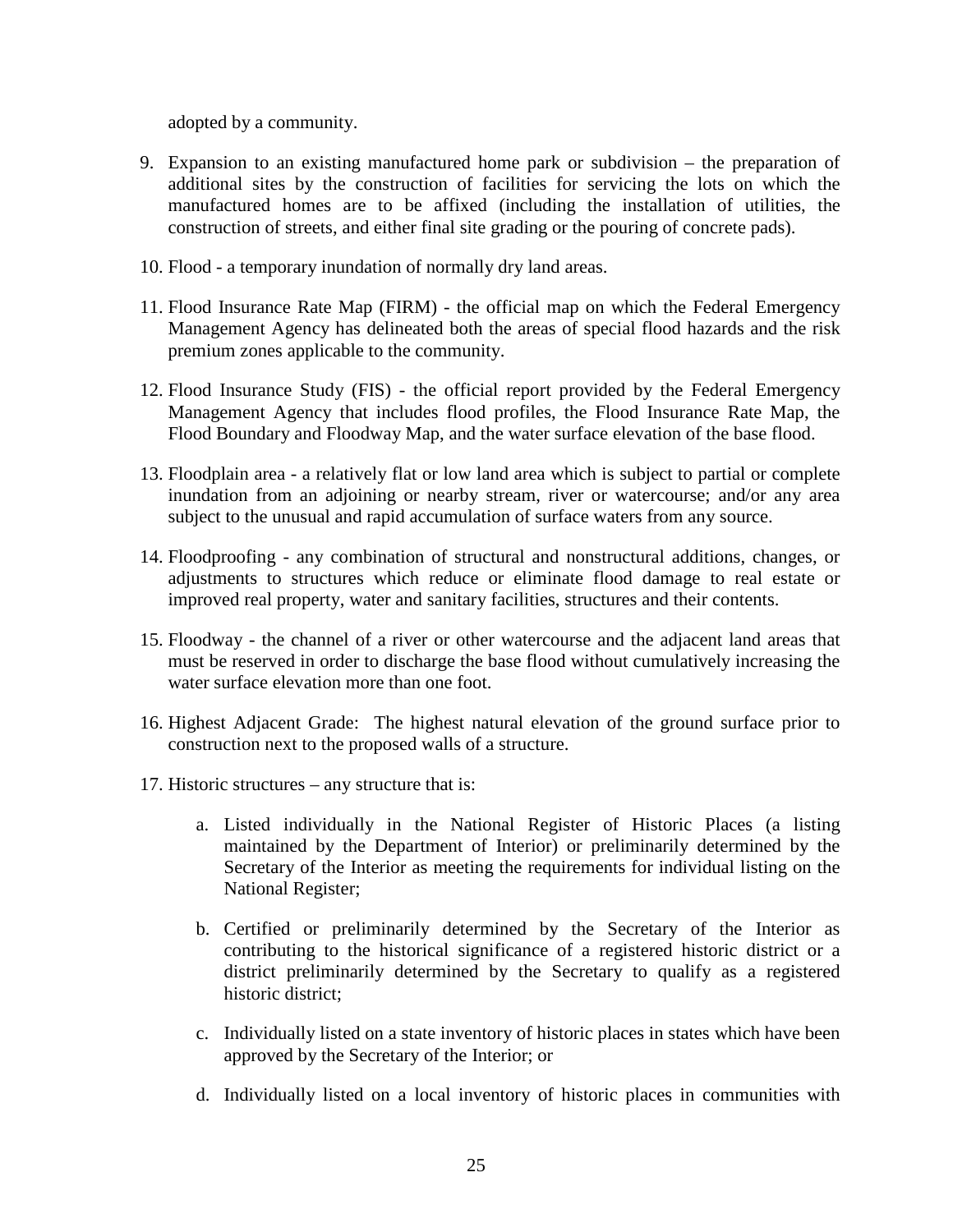historic preservation that have been certified either:

- i. By an approved state program as determined by the Secretary of the Interior or
- ii. Directly by the Secretary of the Interior in states without approved programs.
- 18. Identified Floodplain Area- this term is an umbrella term that includes all of the areas within which the community has selected to enforce floodplain regulations. It will always include the area identified as the Special Flood Hazard Area on the Flood Insurance Rate Maps and Flood Insurance Study, but may include additional areas identified by the community. See Sections 4.01 and 4.02 for the specifics on what areas the community has included in the Identified Floodplain Area.
- 19. Lowest floor the lowest floor of the lowest fully enclosed area (including basement). An unfinished, flood resistant partially enclosed area, used solely for parking of vehicles, building access, and incidental storage, in an area other than a basement area is not considered the lowest floor of a building, provided that such space is not designed and built so that the structure is in violation of the applicable non-elevation design requirements of this ordinance.
- 20. Manufactured home a structure, transportable in one or more sections, which is built on a permanent chassis, and is designed for use with or without a permanent foundation when attached to the required utilities. The term includes park trailers, travel trailers, recreational and other similar vehicles which are placed on a site for more than 180 consecutive days.
- 21. Manufactured home park or subdivision a parcel (or contiguous parcels) of land divided into two or more manufactured home lots for rent or sale.
- 22. Minor repair the replacement of existing work with equivalent materials for the purpose of its routine maintenance and upkeep, but not including the cutting away of any wall, partition or portion thereof, the removal or cutting of any structural beam or bearing support, or the removal or change of any required means of egress, or rearrangement of parts of a structure affecting the exit way requirements; nor shall minor repairs include addition to, alteration of, replacement or relocation of any standpipe, water supply, sewer, drainage, drain leader, gas, oil, waste, vent, or similar piping, electric wiring, mechanical or other work affecting public health or general safety.
- 23. New construction structures for which the start of construction commenced on or after the effective start date of this floodplain management ordinance and includes any subsequent improvements to such structures. Any construction started after February 15, 1980 and before the effective start date of this floodplain management ordinance is subject to the ordinance in effect at the time the permit was issued, provided the start of construction was within 180 days of permit issuance.
- 24. New manufactured home park or subdivision a manufactured home park or subdivision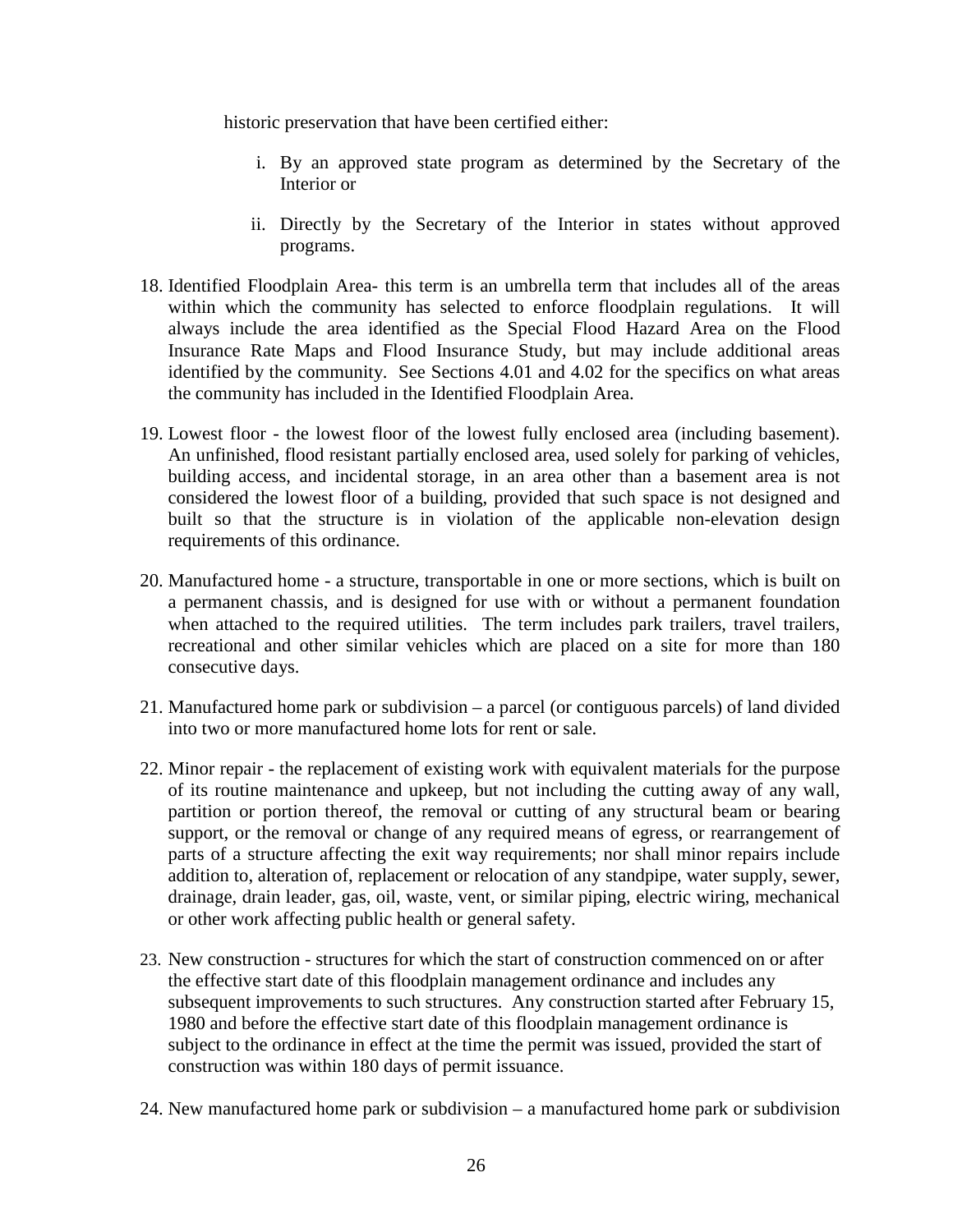for which the construction of facilities for servicing the lots on which the manufactured homes are to be affixed (including at a minimum, the installation of utilities, the construction of streets, and either final site grading or the pouring of concrete pads) is completed on or after the effective date of floodplain management regulations adopted by a community.

- 25. Person an individual, partnership, public or private association or corporation, firm, trust, estate, municipality, governmental unit, public utility or any other legal entity whatsoever, which is recognized by law as the subject of rights and duties.
- 26. Post-FIRM Structure *-* is a structure for which construction or substantial improvement occurred after December 31, 1974 or on or after the community's initial Flood Insurance Rate Map (FIRM) dated February 15, 1980, whichever is later, and, as such, would be required to be compliant with the regulations of the National Flood Insurance Program.
- 27. Pre-FIRM Structure is a structure for which construction or substantial improvement occurred on or before December 31, 1974 or before the community's initial Flood Insurance Rate Map (FIRM) dated February 15, 1980, whichever is later, and, as such, would not be required to be compliant with the regulations of the National Flood Insurance Program.
- 28. Recreational vehicle a vehicle which is:
	- a. Built on a single chassis;
	- b. Not more than 400 square feet, measured at the largest horizontal projections;
	- c. Designed to be self-propelled or permanently towable by a light-duty truck,
	- d. Not designed for use as a permanent dwelling but as temporary living quarters for recreational, camping, travel, or seasonal use.
- 29. Regulatory flood elevation the base flood elevation (BFE) or estimated flood height as determined using simplified methods plus a freeboard safety factor of one and one-half (1  $\frac{1}{2}$  feet.
- 30. Repetitive loss flood related damages sustained by a structure on two separate occasions during a 10-year period for which the cost of repairs at the time of each such flood event, on average, equals or exceeds 25 percent of the market value of the structure before the damages occurred.
- 31. Special flood hazard area (SFHA) means an area in the floodplain subject to a 1 percent or greater chance of flooding in any given year. It is shown on the FIRM as Zone A, AO, A1-A30, AE, A99, or, AH.
- 32. Start of construction includes substantial improvement and other proposed new development and means the date the Permit was issued, provided the actual start of construction, repair, reconstruction, rehabilitation, addition, placement, or other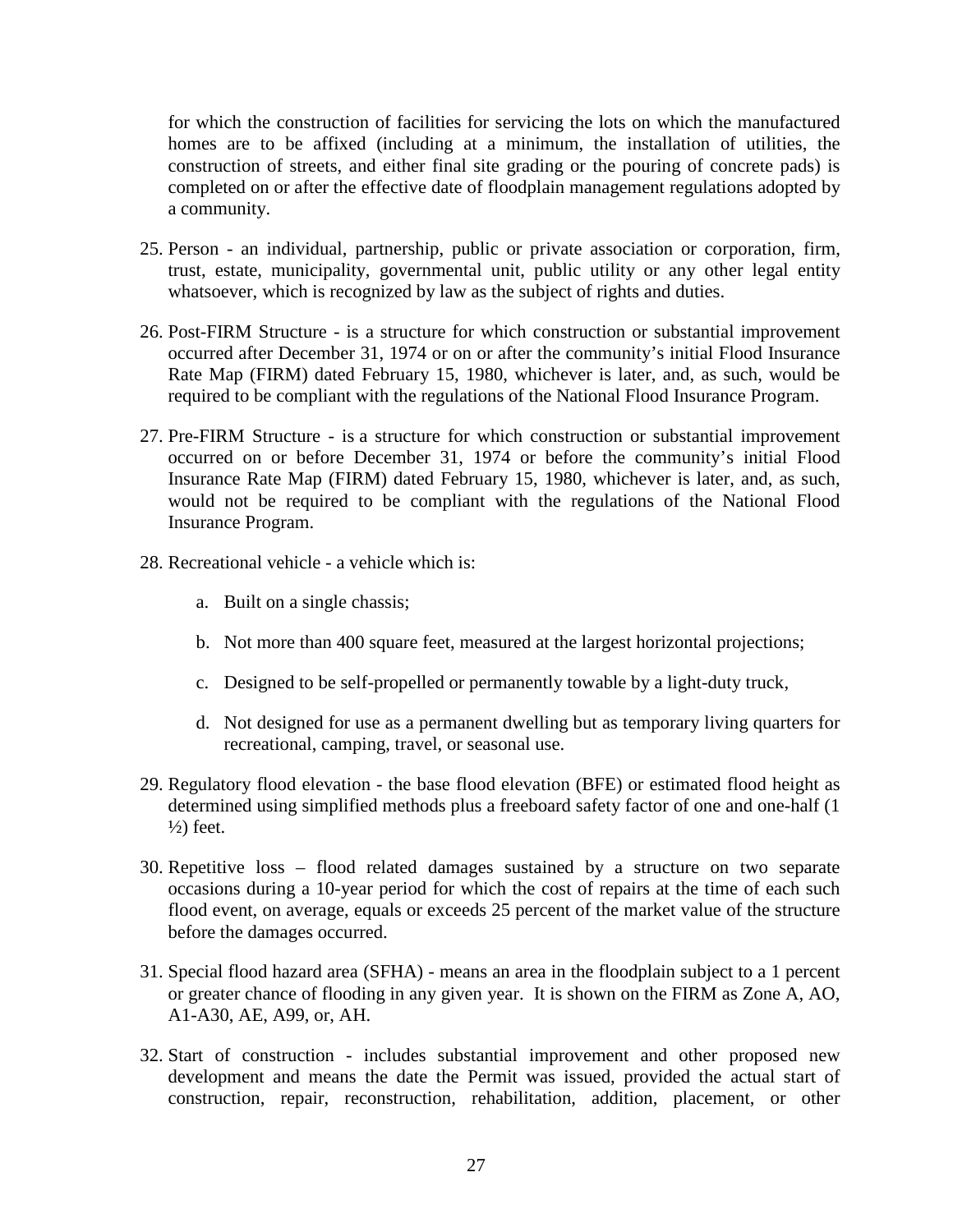improvement was within 180 days after the date of the permit and shall be completed within twelve (12) months after the date of issuance of the permit unless a time extension is granted, in writing, by the Floodplain Administrator. The actual start means either the first placement of permanent construction of a structure on a site, such as the pouring of slab or footings, the installation of piles, the construction of columns, or any work beyond the stage of excavation; or the placement of a manufacture home on a foundation. Permanent construction does not include land preparation, such as clearing, grading, and filling; nor does it include the installation of streets and walkways; nor does it include excavation for a basement, footings, piers, or foundations or the erection of temporary forms; nor does it include the installation on the property of accessory buildings, such as garages or sheds not occupied as dwelling units or not part of the main structure. For a substantial improvement, the actual start of construction means the first alteration of any wall, ceiling, floor, or other structural part of a building, whether or not that alteration affects the external dimensions of the building.

- 33. Structure a walled and roofed building, including a gas or liquid storage tank that is principally above ground, as well as a manufactured home.
- 34. Subdivision the division or re-division of a lot, tract, or parcel of land by any means into two or more lots, tracts, parcels or other divisions of land including changes in existing lot lines for the purpose, whether immediate or future, of lease, partition by the court for distribution to heirs, or devisees, transfer of ownership or building or lot development: Provided, however, that the subdivision by lease of land for agricultural purposes into parcels of more than ten acres, not involving any new street or easement of access or any residential dwelling, shall be exempted.
- 35. Substantial damage damage from any cause sustained by a structure whereby the cost of restoring the structure to its before-damaged condition would equal or exceed fifty (50) percent or more of the market value of the structure before the damage occurred.
- 36. Substantial improvement any reconstruction, rehabilitation, addition, or other improvement of a structure, of which the cost equals or exceeds fifty (50) percent of the market value of the structure before the "start of construction" of the improvement. This term includes structures which have incurred "substantial damage" or "repetitive loss" regardless of the actual repair work performed. The term does not, however, include any project for improvement of a structure to correct existing violations of state or local health, sanitary, or safety code specifications which have been identified by the local code enforcement official and which are the minimum necessary to assure safe living conditions.
- 37. Uniform Construction Code (UCC) The statewide building code adopted by The Pennsylvania General Assembly in 1999 applicable to new construction in all municipalities whether administered by the municipality, a third party or the Department of Labor and Industry. Applicable to residential and commercial buildings, The Code adopted The International Residential Code (IRC) and the International Building Code (IBC), by reference, as the construction standard applicable with the State floodplain construction. For coordination purposes, references to the above are made specifically to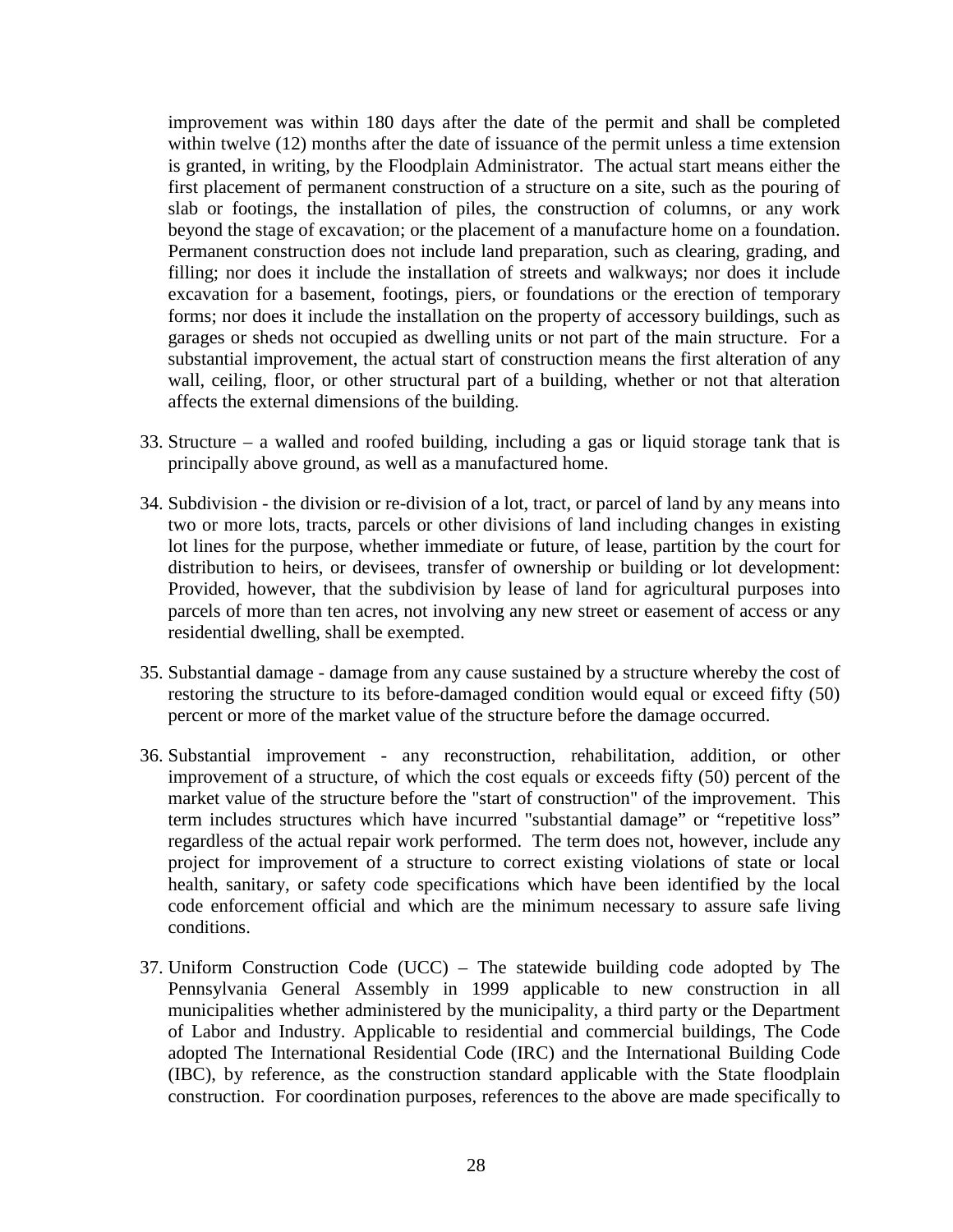various sections of the IRC and the IBC.

- 38. Variance- A grant of relief by a community from the terms of a floodplain management regulation.
- 39. Violation means the failure of a structure or other development to be fully compliant with the community's floodplain management regulations. A structure or other development without the elevation certificate, other certifications, or other evidence of compliance required in 44 CFR  $\S 60.3(b)$  (5), (c) (4), (c) (10), (d) (3), (e)(2), (e)(4), or (e)(5) is presumed to be in violation until such time as that documentation is provided.